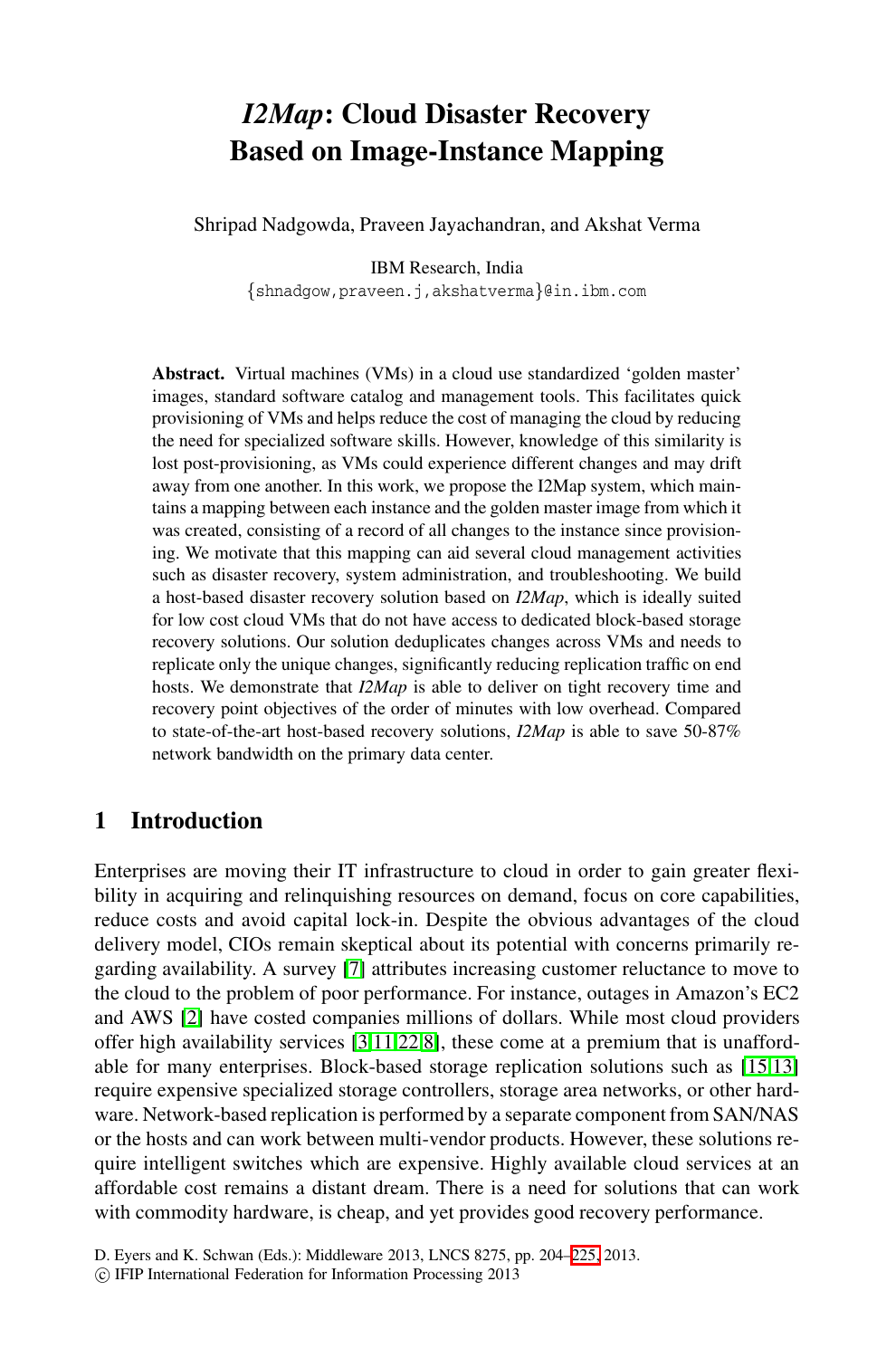Host-based solutions [4,16] are cheaper and less complex than storage-based or network-based solutions as they can be implemented completely in software. They do not require any specialized hardware. They are usually file-based and asynchronous, and work by trapping and forwarding write changes to the replication target. Their overheads and performance are also typically worse than the other two approaches.

The core idea of this work is to leverage the similarity of virtual machines (VMs) in a data center to provide a low-cost host-based disaster recovery solution. A few standardized 'golden master' images are used to provision VMs in a cloud, to ensure quick provisioning and to reduce management costs. Hence, VMs which are provisioned from the same golden master tend to be similar to one another. However, knowledge of this similarity is lost post-provisioning as instances could be used for different purposes and may drift away from one another. We build *I2Map*, which maintains a record of all changes to an instance, as a mapping between the instance and the golden master image from which it was provisioned. A light-weight agent running on each VM records all changes and transmits them to a set of aggregators. The aggregators deduplicate these changes across VMs, store only the unique changes, and maintain the mapping for each VM. A snapshot-mirroring technique can then be applied to backup the aggregators on to a remote site. This recovery process allows us to trade-off recovery performance for cost. We evaluate *I2Map* on representative activities such as installing new software, patching the operating system, and running hadoop-based applications. We demonstrate that individual VMs can receive good recovery performance of a few minutes without having to invest in dedicated and specialized hardware. We conduct a 24-hour highload case study experime[nt](#page-1-0) where we recover a failed VM within a recovery time of 20 minutes and having a recovery point of less than 4 minutes. We show that *I2Map* uses 50-87% lesser network bandwidth on the pri[ma](#page-8-0)ry data [cen](#page-18-0)ter compared to the state-ofthe-art [ho](#page-19-0)st-based recovery solutions.

<span id="page-1-0"></span>The image-instance mapping [ca](#page-20-0)n potentially be used for other applications such as system administration or troubleshooting failures. We discuss these as part of future work in Section 7. For the rest of this paper, we focus on the disaster recovery solution.

The rest of this paper is organized as follows. We provide some background and motivate our problem and solution in Section 2. We present the design of *I2Map* in Section 3. Section 4 describes our implementation of *I2Map* and certain optimizations we performed. We evaluate *I2Map* and report the results in Section 5. Section 6 discusses related work, and Section 7 highlights the limitations and other potential applications of *I2Map*. We finally co[nclu](#page-21-7)de this paper in Section 8.

### **2 Background and Motivation**

The motivation for our work stems from two important trends in cloud computing.

The first trend is increased standardization and automation of IT services delivery in clouds. Virtual servers are created automatically from virtual image templates and managed via standard tools and processes [21]. Applications are deployed from standard software catalog, which contain standardized version of popular middleware and application software. Cloud computing providers use standardization to drive automation of IT delivery as well as to keep the costs down. It has been widely reported that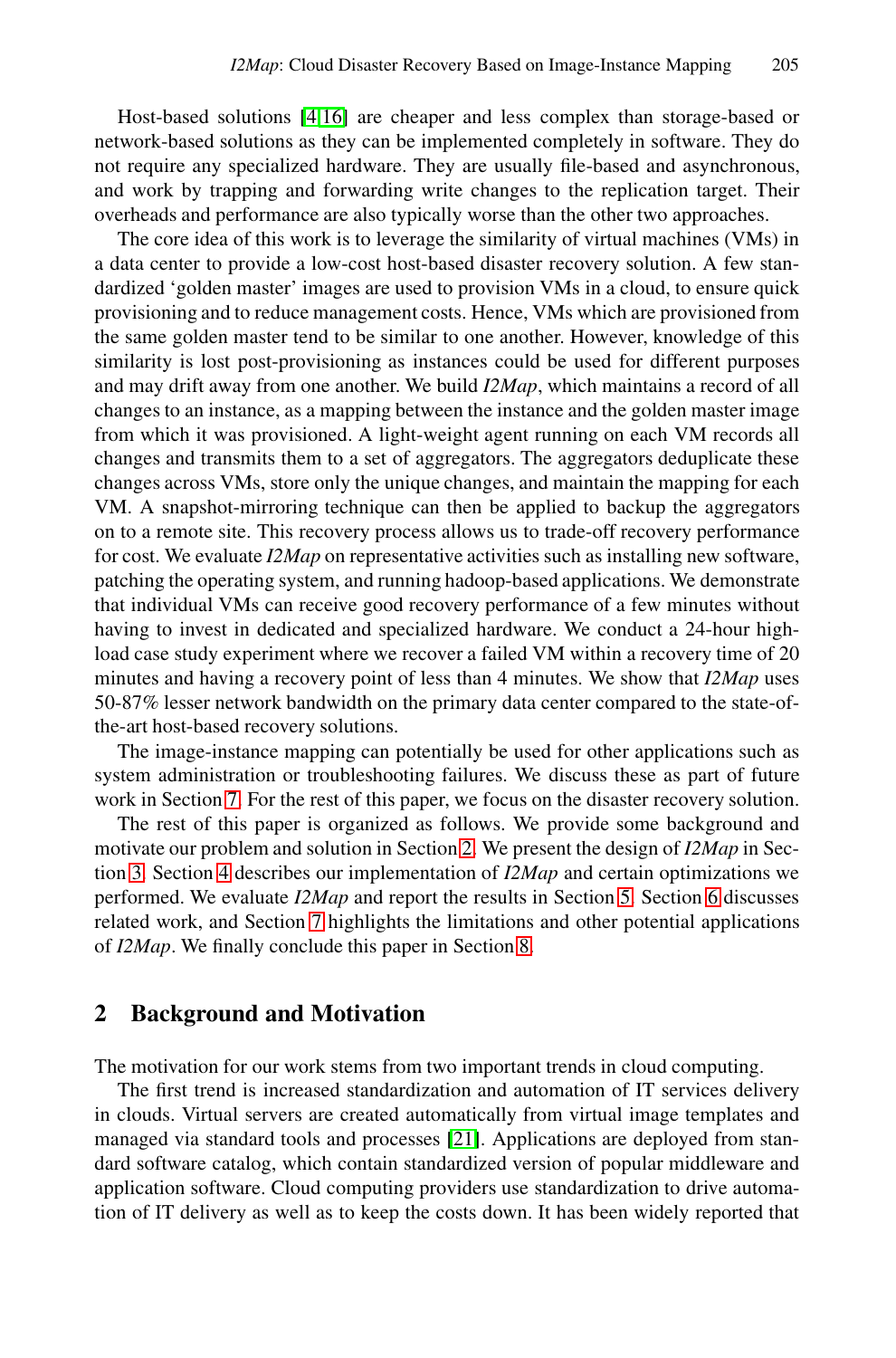[sta](#page-21-1)[n](#page-21-3)[dard](#page-21-4)ization allows system management costs to be significantly reduced [1]. Standardization of virtual image templates, software catalog and management tools lead to high similarity in cloud managed servers. Servers in a data center are already known to exhibit high similarity [5,14] and standardization increases content similarity in virtual machines even further.

The second trend that drives our work is the increasing use of commodity servers and storage in infrastructure clouds. This helps cloud present a low-cost IT model by achieving significant cost-savings. While there are several block-based disaster recovery solutions [3,13,11,8,15] that provide replication across different availability zones, they all require high-end servers and storage technologies like SAN. By contrast, clouds often use commodity servers with attached storage. Commodity hardware does not contain enterprise features like high-availability, block-level replication, fault tolerance and these features need to be implemented at cluster management layer. Disaster recovery is a popular system management functionality, which is impacted by use of commodity hardware. Disaster recovery is often characterized by the Recovery Time Objective (RTO) or the time taken to recover a protected server, the Recovery Point Objective (RPO) or the maximum period of data loss, and the impact of replication on application performance. In a low-cost cloud, disaster recovery depends on host-based replication, which leads to high network traffic and impacts application performance.

In this work, we conjecture that standardization-induced similarity in cloud managed servers can significantly improve system management. Virtual servers instantiated from common image templates and with software deployed from a common catalog, share common content. However, current system management technologies work within virtual server boundaries and are unable to leverage this similarity. If we can create a succinct representation of instances as they evolve from a common image template and software catalog, this representation captures the similarity between instances in an instantly usable format. We call this representation an image-instance mapping called *I2Map* and capture it as a tree, where the master image is the root and each leaf node is a virtual server instance.

We use the *I2Map* tree to implement improved disaster recovery in low cost clouds. Replicating the *I2Map* tree to a secondary site is enough to recreate all the virtual servers on the secondary site. Hence, disaster recovery is trivially supported using the *I2Map* tree. The *I2Map* tree keeps only one copy of an update even if the update is made across a large number of cloud instances. Hence, the tree automatically eliminates redundancy and reduces network traffic, while replicating the tree on a secondary site. We also design techniques to ensure that the tree can be created without propagating updates from end hosts, leading to low traffic overhead even within the primary site.

# **3 Design**

In this work, we design and build *I2Map*, a host-based disaster recovery solution that leverages redundancy in operations across VMs in a data center. We first outline the challenges we faced, describe the *I2Map* architecture, and then highlight the key design ideas that helped overcome the challenges.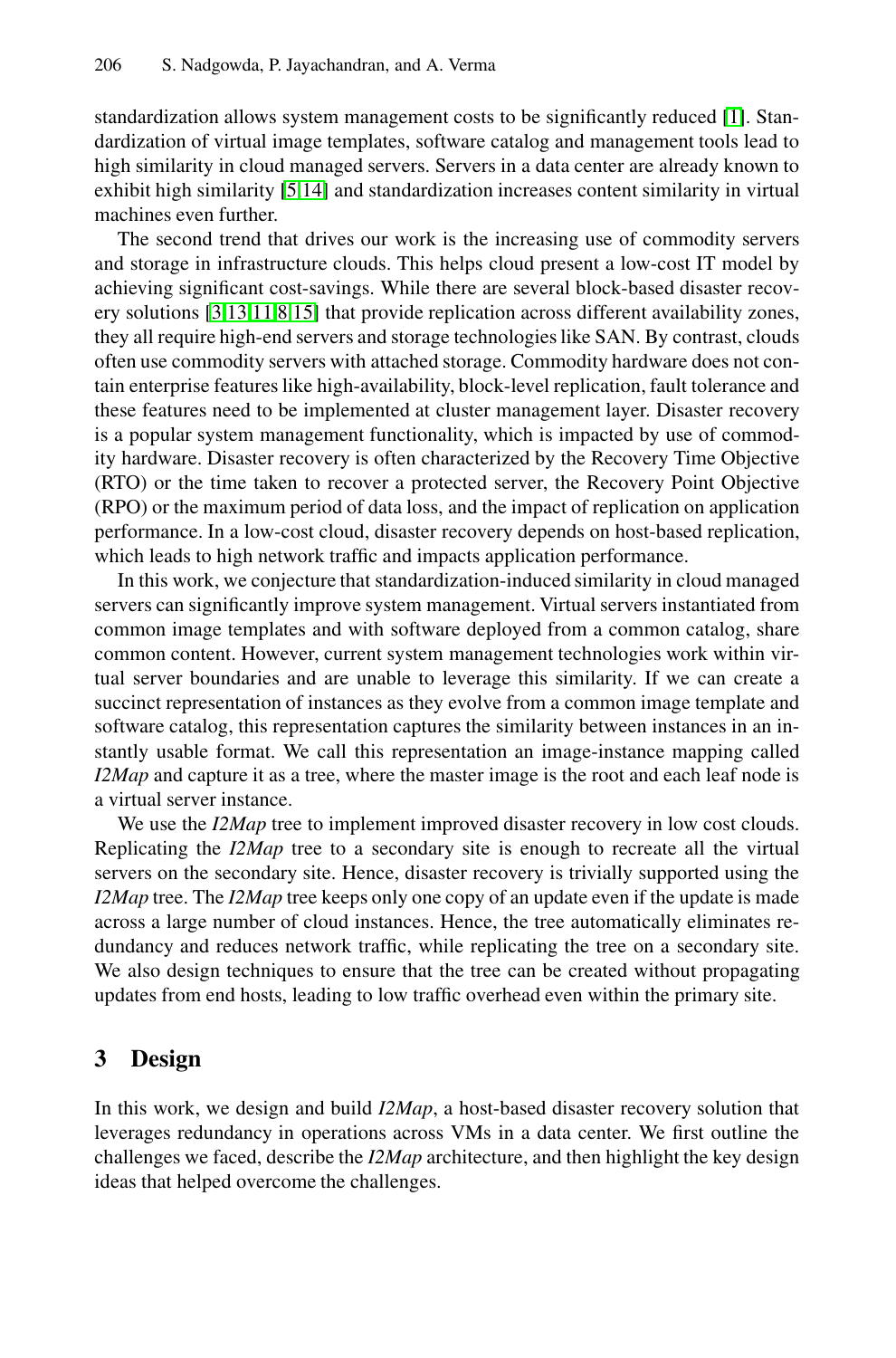# <span id="page-3-0"></span>**3.1 Design Challenges**

**Identify Duplicates Across VMs without Transferring Data:** Every write operation incurs an overhead with storage-based deduplication. Network-based techniques deduplicate only across data centers after bytes have been transmitted over the internal network. Host-based replication techniques deduplicate changes only on the backup server. Can we exclude duplicates across VMs without transferring the actual data?

**Control Overhead:** Although, host-based techniques have a low cost and complexity of implementation, they have the disadvantage of having an agent running on each of the VMs. The agent uses network, CPU and memory resources leading to application impact. It is critical to control the overhead incurred by this agent and ensure that running applications are not affected.

**Handle Large Files with Small Changes:** Large files (e.g., log files) could undergo few minor changes or additions. How do we avoid transmitting the entire file each time they are modified?

**Handle High Load:** When the load is high, the agent should not consume more resources. The overhead needs to be bounded.

**Handle Rapid Updates to the Same File:** Rapid updates are typically correlated with high load. How can we handle rapid updates within the bounded resources?

**Scaling Deduplication**: Deduplication often requires centralization. How do we scale deduplication in a cloud with thousands of servers?

# **3.2** *I2Map* **Architecture**

In this section, we present the architecture and main components of our *I2Map* disaster recovery solution. A light-weight agent runs on each VM that continuously monitors and reports meta-information regarding any changes on the VM. Dedicated aggregator machines collect reports from all the VMs, identify duplicates, request for and retrieve unique data from the agents running on the VMs. The aggregators also maintain information regarding which files are contained in each VM. Snapshots of the aggregators are backed up on to a remote site periodically. As copies of the aggregators are available



**Fig. 1.** Architecture of *I2Map*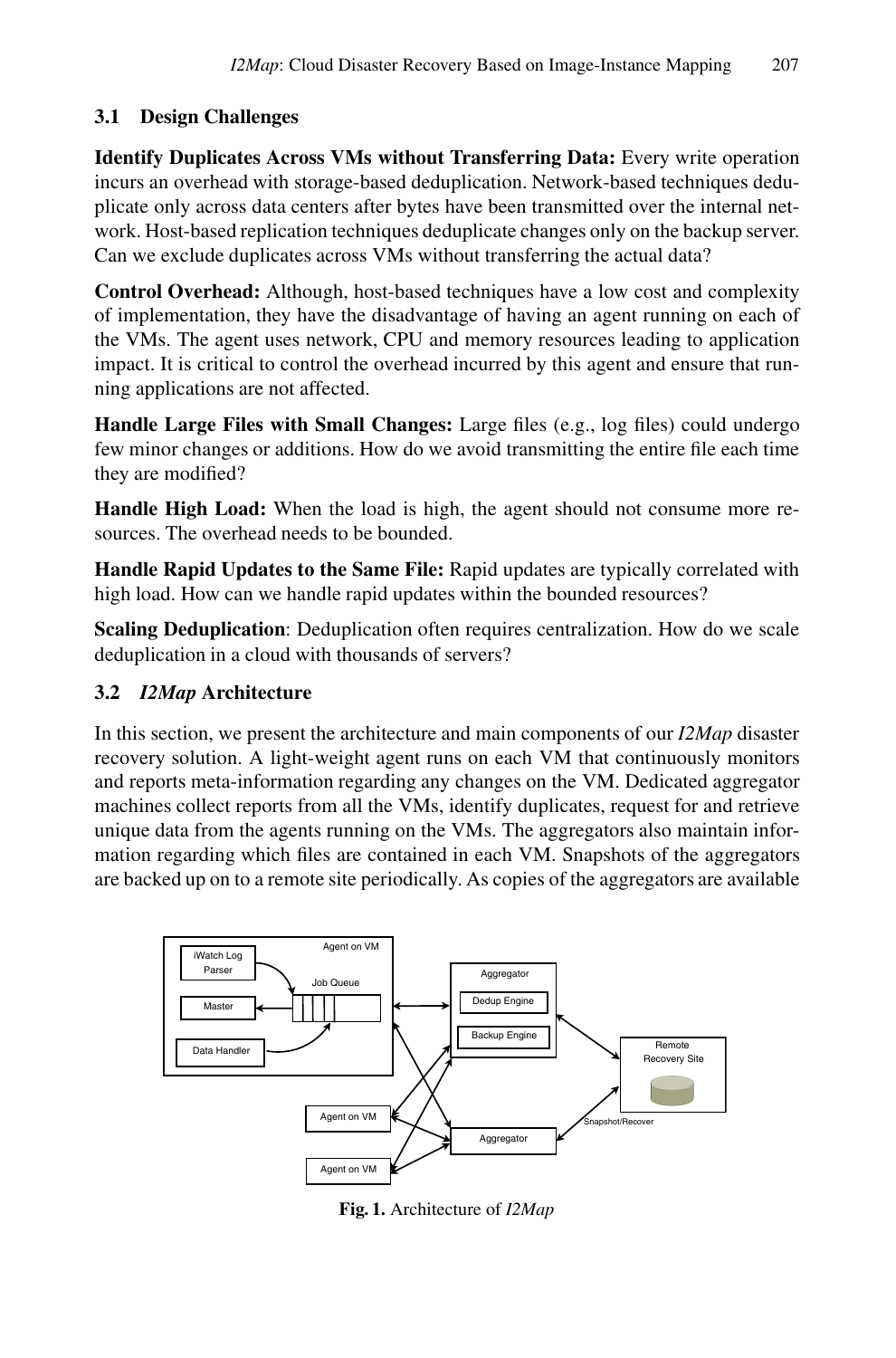on the remote site, any VM can b[e](#page-21-8) [ea](#page-21-8)sily retrieved using its golden master image and the catalog of changes to the file system for the VM.

The *I2Map* agent comprises of three components. A file system monitor such as iWatch in Linux, monitors all changes to the file system. A Parser identifies files with changes to their meta-information (such as permissions and ownership) or to their content. A report of these changes (without file content) is sent to the aggregators. Files with changes in content are added to a job queue. The Master module picks up files from the job queue and computes Rabin fingerprints [18]. Rabin fingerprinting creates cryptographic [ha](#page-5-0)shes for variable size shift-resistant blocks. The hashes for each block are then transmitted to the aggregators. The Dedup Engine on the aggregator identifies blocks that are unique and requests one of the VMs holding each block to transmit the contents. The Data Handler on the agent receives these requests and transmits all blocks requested from it. The Backup engine on the aggregator maintains the *I2Map* tree and rec[ords](#page-3-0) the changes to the file system for each VM. Periodically, snapshots of the aggregator are transmitted to a remote recovery site. Recovery for any VM can then be performed on-demand on the remote site. We describe the functioning of each of these modules in detail in Section 4.

#### **3.3 Key Design Ideas**

We next highlight and discuss certain key design ideas that enabled us overcome the challenges identified in Section 3.1.

**Two-Round Data Transfer:** In order to ensure that duplicate data is not transferred from a protected host, we transfer data from agent to aggregator in a two round scheme. In the first round, fingerprints of file segments are sent to the aggregator. The aggregator maintains a hash index of fingerprints for all data that it has aggregated and requests data only for segments that are not already present in its hash index.

**Separating Deduplication and Replication:** We separate duplicate identification from data replication. Duplicate identification and aggregation of unique data is handled using a two round protocol between agent and aggregator. Data replication to secondary site is performed independently by the aggregators. This allows duplicate elimination to work at LAN speed, while replication can be performed at WAN speed.

**Variable Size Duplicate Identification:** For each file that is written, the agent computes a Rabin fingerprint. Rabin fingerprints are shift-resistant, as the division into variable-size blocks and hash computation is based on the content of each block rather than any fixed offset. The hashes for the various blocks are sent to the aggregator. Therefore, even if a small change is made to a large file, only a small block of data around the change will need to be transmitted to the aggregator. The remaining blocks will be identified by the aggregator as duplicates of blocks already present and will not have to be transmitted. This helps us to reduce the overhead of file-based replication significantly.

**Pipelining Fingerprint Computation with Data Transfer:** A two-round protocol can lead to high Recovery Point Objective (RPO), if the rounds were serialized. Further, both rounds may need to perform disk I/O for a file segment. In order to speed up the process of identifying duplicates and aggregating unique data, we pipeline the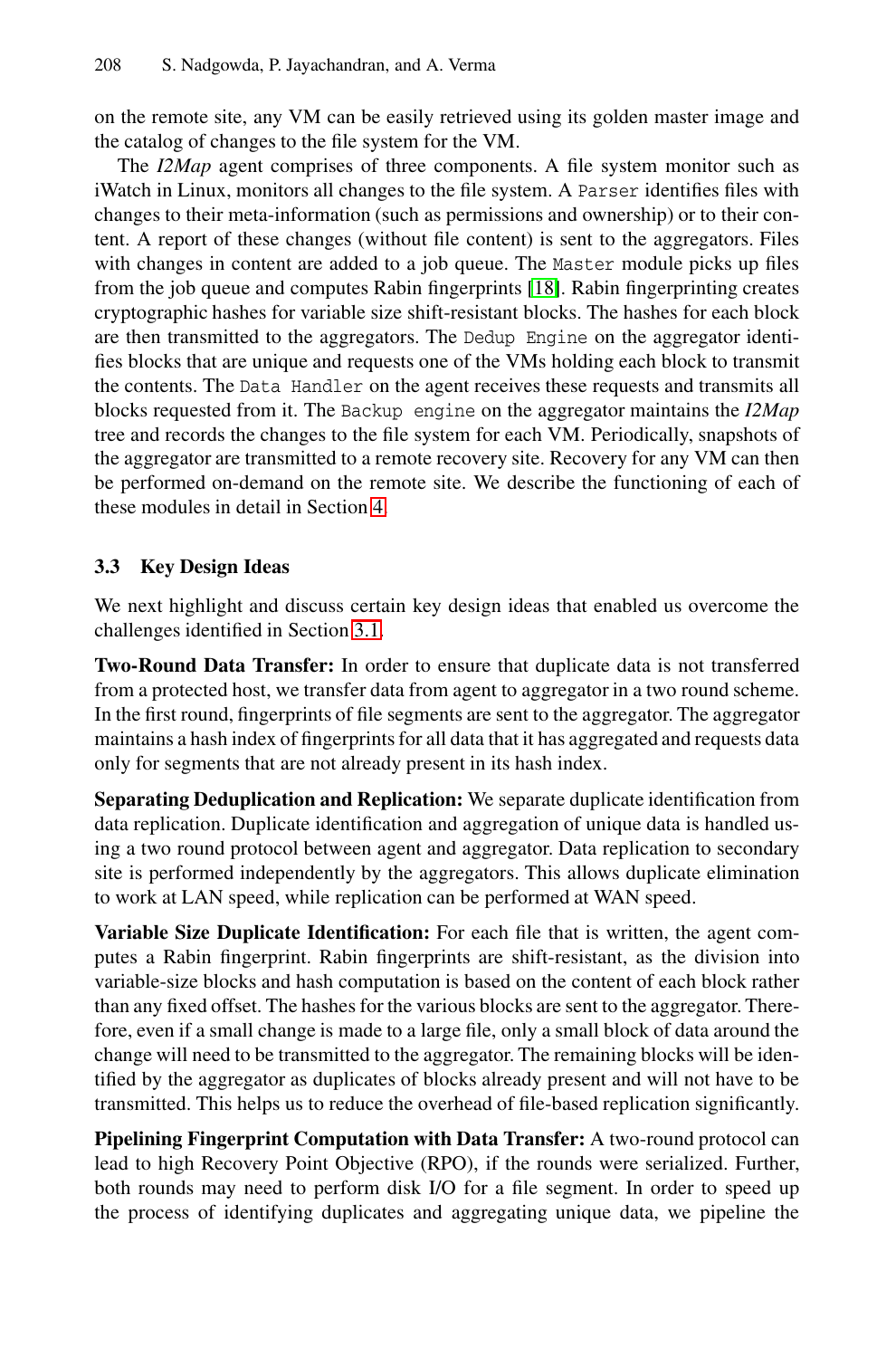different operations performed on the agent. The Parser, Master, and Data Handler are implemented as separate threads in order to allow them to progress parallelly acting on different data elements. Further, Master and Data Handler use a producer-consumer cache to minimize disk I/O. Master populates the cache with file segments, when it computes the fingerprints in the first round. In the second round, when Data Handler needs to send data, it reads the file segment from the cache, instead of reading it again from the disk.

**Change Coalescing:** The agent's parser module looks ahead and identifies multiple successive writes to a file within a short duration and transmits information only once to the aggregator. This change coalescing helps *I2Map* deal with rapid updates to a file even during periods of high load.

<span id="page-5-0"></span>**Agent Throttling:** We allow the agent to be configured with a throttling parameter, in order to ensure that it does not consume too much of the CPU and memory resources of the VM. This further reduces the overhead and ensures that applications that generate high I/O load operate smoothly.

**Stable Aggregator Mapping**: In order to scale to large data centers, we allow multiple aggregators to be created in *I2Map*. If multiple agents find common content, duplicate elimination requires all (or at least most) agents to send this content to the same aggregator. Clearly, this requires aggregator mapping to be defined based on content. Further, if a part of the file changes, we would like to send only the changed content to the aggregator. This places a restriction that the aggregator mapping should not change due to a small change in content. In order to deal with these conflicting requirements, we use hash of the first 4*KB* of a file to map its aggregator. Changes in other parts of the file do not lead to change in aggregator. Also, files across VMs with the same content, map to the same aggregator most of the time, meeting both our requirements.

### **4 Implementation**

In this section, we describe the implementation of *I2Map* and highlight important optimizations that helped us keep overhead in check.

### **4.1** *I2Map* **Agent**

The agent comprises of three modules as depicted in Figure 1, implemented in Python.

**iWatch and Parser.** The agent, at its core uses iWatch, a real-time file monitoring utility written in perl, based on iNotify, a file change notification system in the linux kernel. We monitor the entire file system excluding device files and temporary files in folders such as /dev. Whenever a file's contents or metadata (including permissions and ownership) is modified, iWatch generates a log. The Parser module thread checkpoints the log, processes all entries up to the checkpoint, and then zeroes all lines up to the checkpoint. This ensures that the iWatch log file is never too large, and *I2Map* does not incur the overhead of opening a large file to read.

The Parser computes a hash of the first 4*KB* of each file that is written. This hash is used to decide which aggregator is in charge of holding the file (we choose the first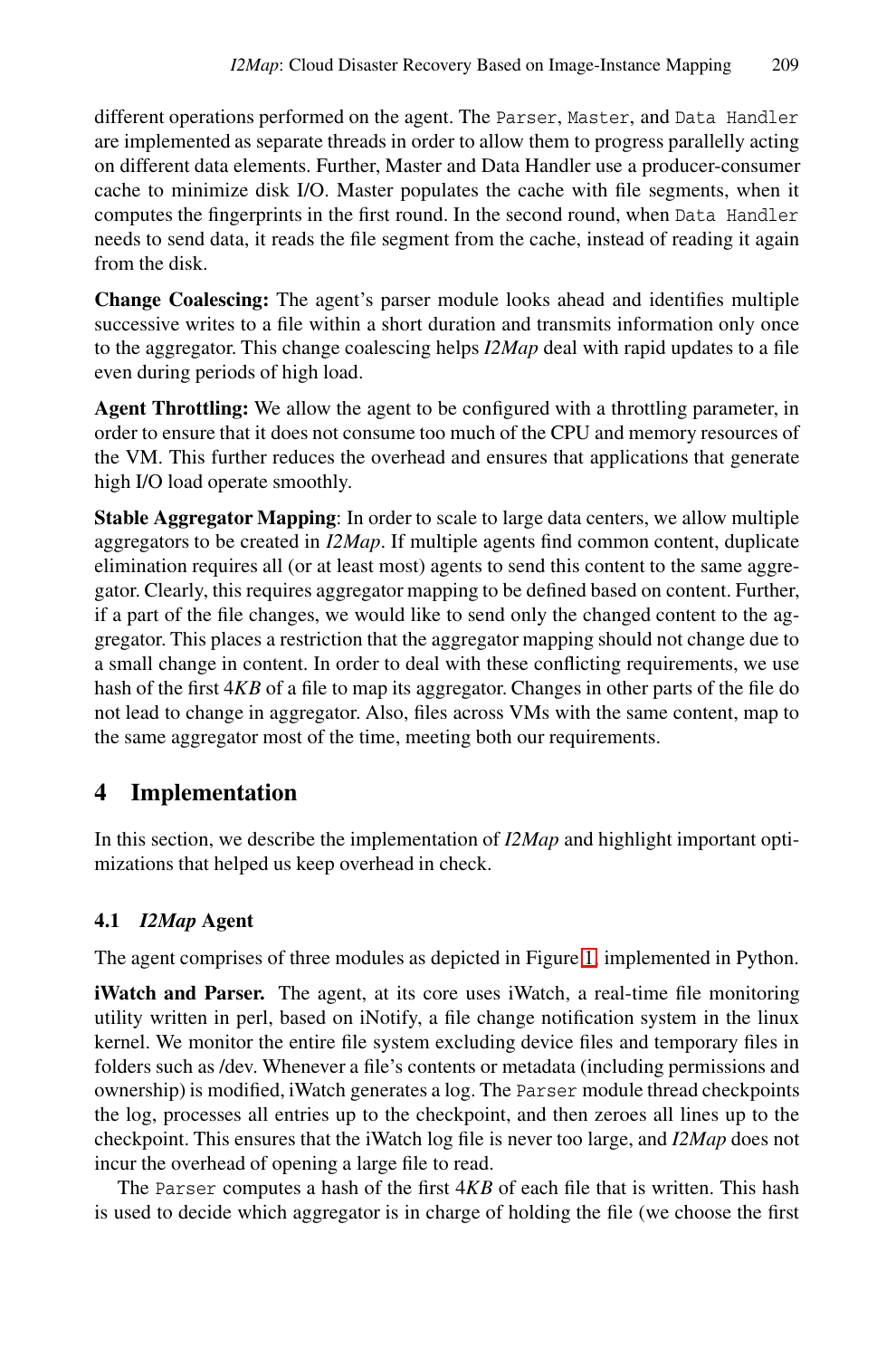4*KB* only, to ensure content-based stable mapping). The vector space of all the hash values is evenly split among all the aggregators and each aggregator is responsible for managing files with hash values in its vector space. The Parser creates reports, one for each aggregator, with meta-information regarding all changes to files managed by that aggregator. Information regarding files that are deleted are sent to all aggregators, and the aggregator to which the file is relevant can then delete the file. Files that are modified are treated as a delete followed by a create.

The Parser also adds any files that are newly created or have changed in content on to a job queue. The job queue contains the ID of the aggregator responsible for the file along with certain file meta-data. However, before adding the file entry, the Parser takes a peek at the job queue. If an entry already exists for the file, then the Parser skips entering the file again into the job queue. This allows the agent to optimize during periods of rapid writes, when a file is written multiple times in quick succession.



<span id="page-6-0"></span>**Fig. 2.** Detailed Design of *I2Map* Agent

**Master.** The Parser and the Master share a producer-consumer relationship with respect to the elements in the job queue (Figure 2). The job queue is controlled by a lock and both the Parser and the Master need to acquire the lock before writing to it. The Master picks up each file entry written by the Parser, and computes a Rabin fingerprint for the file, implemented in C. The Rabin fingerprint divides each file into variable-sized blocks based on the content rather than any fixed offset. This makes these blocks shift-resistant, that is, for example changes to the start of a file will not affect all the blocks. The fingerprint consists of cryptographic hash values for each of the blocks. The Master sends the hash values for blocks of each file to the corresponding aggregator, as identified in the job queue. In our implementation, we did not limit the size of the job queue, as we observed that the size never grew beyond 700 entries, with each entry being less than 30 bytes.

In order to ensure that even under high I/O load the agent does not consume too much of the VM's resources, *I2Map* can be configured with a throttling parameter. For instance, a throttling parameter of 67% would run the agent for 5*s* and then sleep for the next 10*s*. In our implementation, we kept the awake time to be constant at 5*s*, and alter the sleep time based on the throttling parameter. We observed that the Rabin fingerprinting and the actual data transfer were the costliest operations, while the parser was extremely light-weight. A crucial design choice was to selectively throttle the Master and the Data Handler, but not the Parser. Apart from throttling the most time-consuming tasks of the agent, this had the added advantage that any duplicate file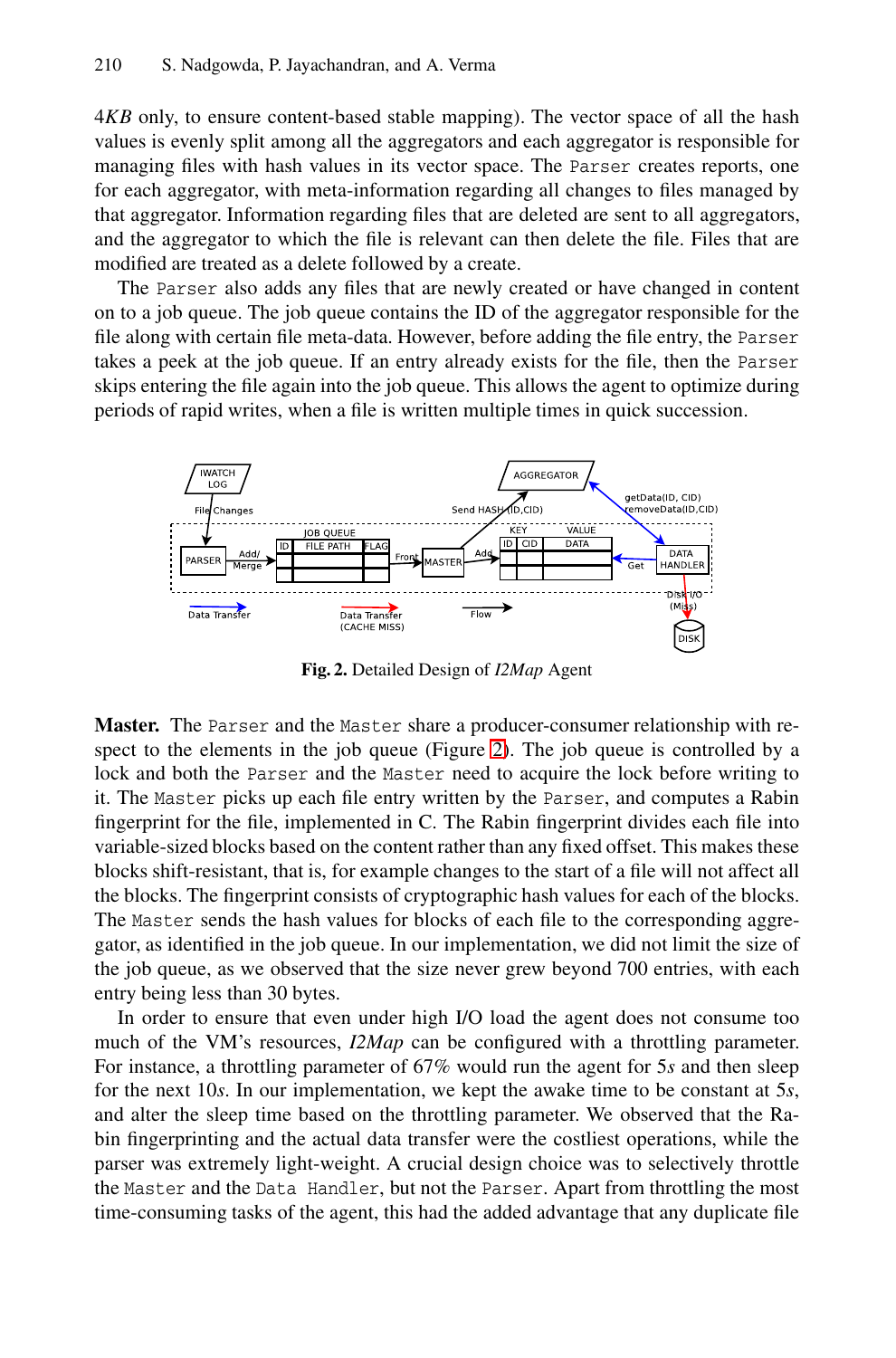writes within the VM would be safe[ly](#page-6-0) omitted by the parser, as the file has not yet been read by the Master. Separating these modules into parallel threads and having the job queue as a shared resource between them was important to achieve this.

**Data Handler.** The Data Handler responds to requests from each aggregator, with the content of the specific blocks of files requested by that aggregator. We noticed that we were reading the file twice, once for computing the Rabin fingerprint and a second time for the block transfer. This was adversely affecting performance. To alleviate this problem, we introduced a key-value store cache (Figure 2). When computing the Rabin fingerprint, the Master would write the blocks onto this cache. The Data Handler will look into the cache first for each block, and will read the file system only if it is unable to find the block in the cache. If found, the Data Handler would remove the entry from cache, after use. The Data Handler also removes those entries from the cache, which the aggregator already has and does not require. This ensures that only file segments not yet processed by the Data Handler stay in cache.

This considerably helped improve performance. From our experiments, we observed that typically the cache had about 400-500 entries (even for data-intensive hadoop experiments), with each entry holding a Rabin fingerprint for a block. The lag between computing the Rabin fingerprint and the data transfer was always small enough to keep the cache small. We limited the cache to 1000 entries and Rabin fingerprint blocks were restricted to a maximum size of 64*KB*, ensuring that the cache had a maximum size of 64*MB*. Since the workload is scan-based, we never replace unprocessed entries from the cache. Instead, the Master waits till a cache block is made available by the Data Handler. We also conducted a few overload experiments where the cache was fully utilized and tested a few replacement algorithms. We observed that not replacing entries in the cache, if the cache was full performed the best.

When transmitting blocks of requested files to an aggregator, the Data Handler sends at most 500 blocks at a time, to ensure that packet sizes aren't too big. We used a base64 encoding for file transfer as some files, especially those written by hadoop, had certain special characters.

### **4.2 Aggregator**

The aggregator consists of two main modules. The Dedup Engine communicates with the agents and identifies blocks that are unique. For each unique block, it requests the contents of the block from one of the VMs holding it. The Backup Engine maintains a record of all the files and blocks (among those managed by this aggregator) contained in each VM. An *I2Map* tree is constructed for each golden-master image, where the master image is the root, and each leaf node is a virtual machine instance. Edges in the tree represent changes to files. If a set of VMs experience the same changes to files (e.g., a patch is applied), the Dedup Engine would ensure that only one copy of the change is stored. Replicating this tree on a remote site is sufficient for disaster recovery, as any VM can now be recreated by starting with its golden master image.

Interestingly, for the disaster recovery use case, *I2Map* does not even need to create the entire tree. Instead, what we maintain is a list of instances that are relevant for each update to the tree. For example, if a file got overwritten in 5 instances, we store the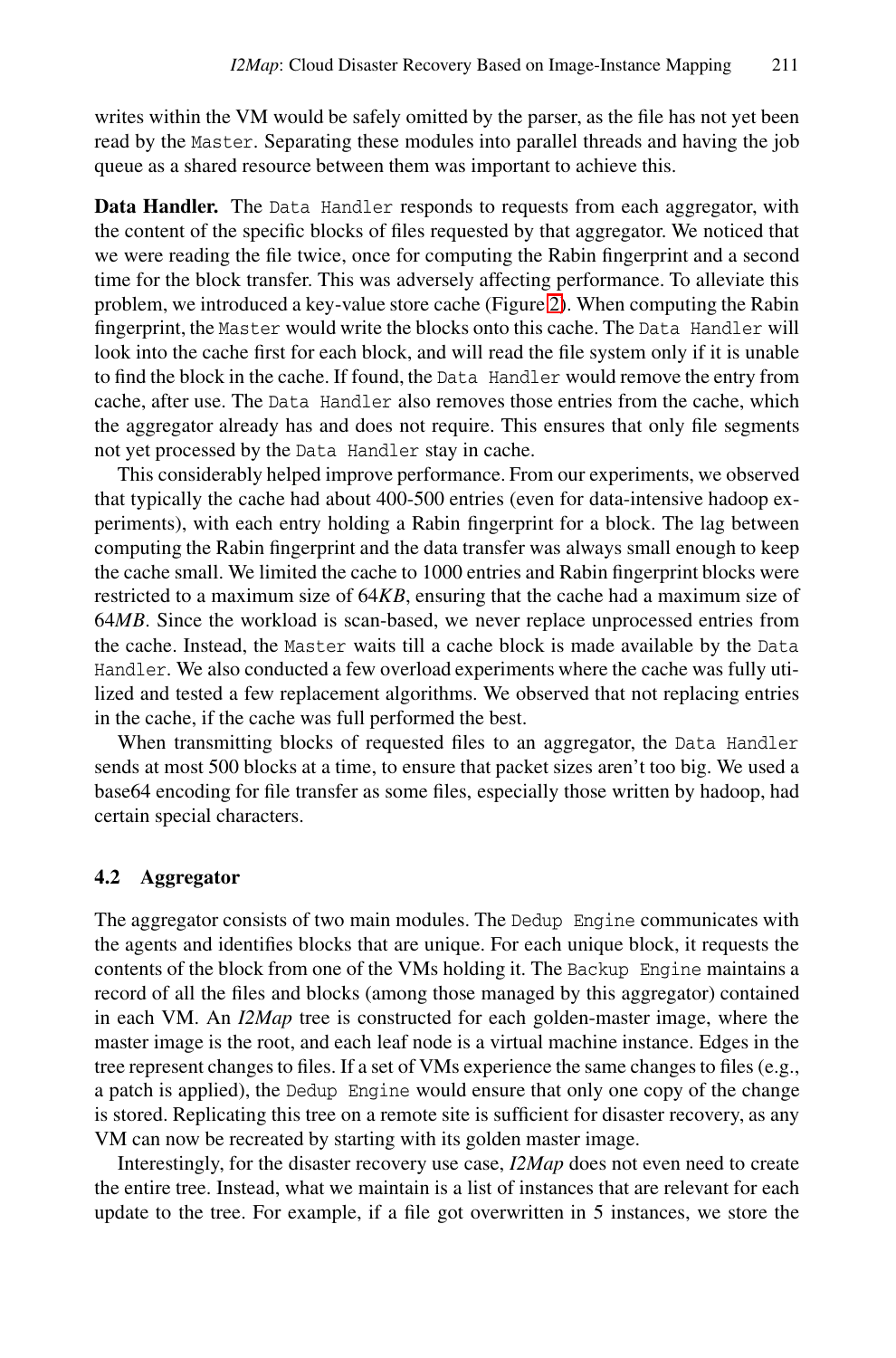change along with the 5 instances, whose I2Map tree contain the change. The I2Map tree is thus stored as a set of nodes (one node for the golden master and one node for each instance). The intermediate nodes, which capture the transition from a golden master to an instance are not stored. Instead, a list of all changes are stored along with the impacted instances. Multiple updates to the same file segment are merged leading t[o](#page-21-9) [a](#page-21-9) [c](#page-21-9)ompact I2Map tree, whose size is proportional to the minimum set of changes needed to convert a golden master to any required instance.

#### **4.3 Remote Recovery**

The remote recovery site maintains periodic incremental snapshots of all aggregators. Snapshots are taken at 5 minute intervals (a configurable parameter) for each aggregator. We use Linux rsync [20] to transmit the snapshots to the recovery site. Prior to taking a snapshot, the aggregator waits for any packets sent on the wire, freezes all operations for an instant, and takes a filesystem dump of the database and tree. This operation, including taking the snapshot, takes less than a second. In the event of a site failure, the aggregators are recreated and the *I2Map* tree with record of changes to files is used to recreate VMs. We perform incremental recovery by merging updates for each VM periodically (default is 24 hours). This does not require a live VM at the recovery site as only the updates are gathered and stored in an offline VM image. When recovery is triggered, the latest updates are merged and an instance is provisioned from this image.

<span id="page-8-0"></span>The Recovery Point Objective (RPO), or the worst-case duration for which recovery cannot be guaranteed, that *I2Map* can support depends on two factors - the maximum time lag of all agents to send data to the aggregators, and the snapshot interval. The RPO for host failure is the lag between agents and aggregator, whereas the RPO for site failure is the sum of the two lags. We show in our evaluation that *I2Map* can guarantee an RPO of less than 4 minutes for host failures and an RPO of less than 9 minutes for site failure, sufficient for most non-critical applications (assuming 70 MBps within the primary site, 700-3300 KBps over WAN, and 1 GB data generated per minute).

Aggregators maintain a heartbeat among one another. In the event of an aggregator failure, one of the live aggregators (e.g., a chosen leader) takes up the responsibility of storing content on behalf of the failed aggregator. Agents are intimated accordingly. Recovery is initiated for the aggregator using snapshots on the remote site. Until recovery for the aggregator is complete, the acting aggregator may not be able to perform efficient deduplication. This, [how](#page-9-0)ever, does not compromise safety of the system.

# **5 Evaluation**

We evaluate *I2Map* on a heterogeneous set of 6 VMs running Ubuntu 10.04.2 64-bit. The VMs were hosted on 2 IBM BladeCenter servers, one with 4 cores 2*.*33*GHz* and 8*GB* memory, and the other with 8 cores 3*GHz* and 16*GB* memory. The memory and CPU specifications of the VMs are shown in Table 1. We did not set an upper limit to the CPU available for a VM, and it was bounded only by the availability of resources on the server hosting it. The aggregator was run on a physical server with an 8-core 2*.*27*GHz* Xeon processor and 16*GB* memory. Recovery is performed on a server with 24-core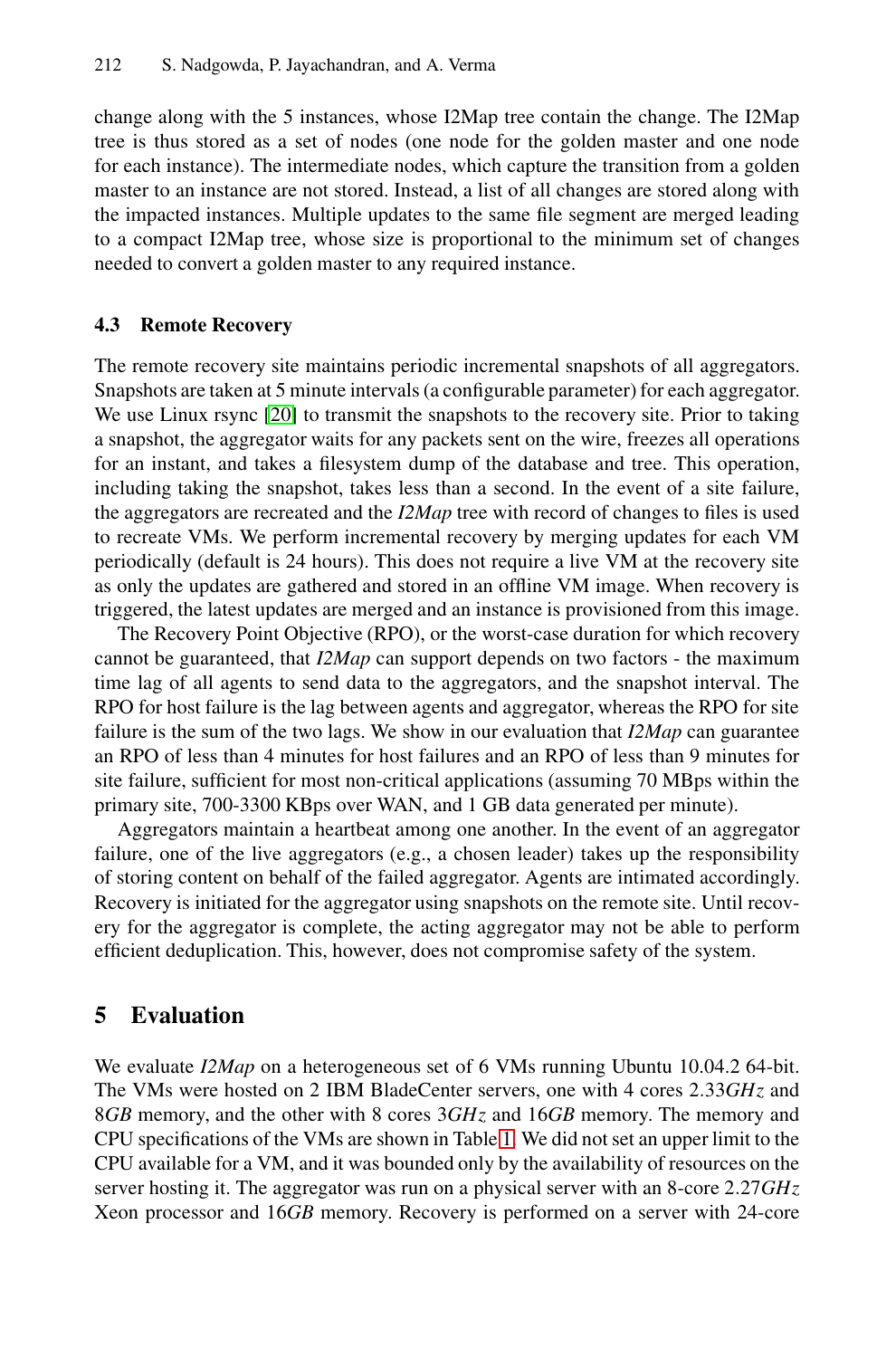<span id="page-9-0"></span>3*.*07*GHz* Xeon(R) processor and 64*GB* memory. The primary site was located in New Delhi and the remote recovery site was located in Bangalore, over 2000*kms* away. We observed speeds of about 70*MBps* within the primary site (between the agents and the aggregators). The WAN bandwidth between New Delhi and Bangalore varied with time of the day and was between 700*KBps* to 3*.*3*MBps*. With better network speeds, our recovery performance will only improve.

|        |      |                | VM-ID   Memory (MB)   vCPUs   CPU Reservation |
|--------|------|----------------|-----------------------------------------------|
| $vm-1$ | 1024 |                |                                               |
| $vm-2$ | 2048 |                | 684                                           |
| $vm-3$ | 2048 | $\mathfrak{D}$ | 684                                           |
| $vm-4$ | 2048 | າ              | 1500                                          |
| vm-5   | 3072 |                | 2300                                          |
| vm-6   | 3072 |                |                                               |

**Table 1.** Virtual Machine Specifications

We evaluate *I2Map* based on several metrics. We define *dedup* as the ratio of the total bytes written on a VM to the bytes transferred from the VM to the aggregators. 1 − 1*/dedup* captures the reduction in network traffic for each VM by *I2Map* over state-of-the-art host-based replication solutions. We also define *dedup aggr*, which is the aggregated measure of the total bytes written across all VMs to the total bytes transferred from all VMs to the aggregator. This is a measure of savings in storage and network transfer within the data center due to *I2Map* over state-of-the-art techniques. We measure the (*time lag*) between when a file is written and when it is transmitted to the aggregator (if requested by the aggregator). This measure captures the RPO for host failure and together with the time taken to transfer from the aggregators to the remote recovery node, represents the RPO for site failure. We also measure the CPU and memory utilization (*CPU Util* and *Mem Util*) of our agent running on each VM to quantify the overhead of our approach. Finally, in the event of an actual failure of a VM, we measure the recovery time objective (RTO) achieved by *I2Map*.

### **5.1 Micro Experiments**

In this section, we describe micro experiments that we conducted to analyze the performance of *I2Map*. We chose three common activities in a cloud - namely, software installation from a software catalog, patching VMs in a change window, and running clustered applications, for these experiments.

**Software Installation.** For this experiment we downloaded and installed two software along with all their dependencies, with a 150*s* sleep time between the two. This process was repeated in sequence on 6 VMs. We chose freecad, an open source autocad software, and avgscan, an anti-virus scanning software, for their relatively large size and the number of dependencies with other software and libraries. It is possible that some VMs already had the dependent software and didn't need them to be installed. Freecad had a download size of 60*.*6*MB* and an install size of 197*MB*. Avgscan had a download size of about 100*MB* and a similar install size. The software installation scenario is one where a large number of files are written within a very short duration of time.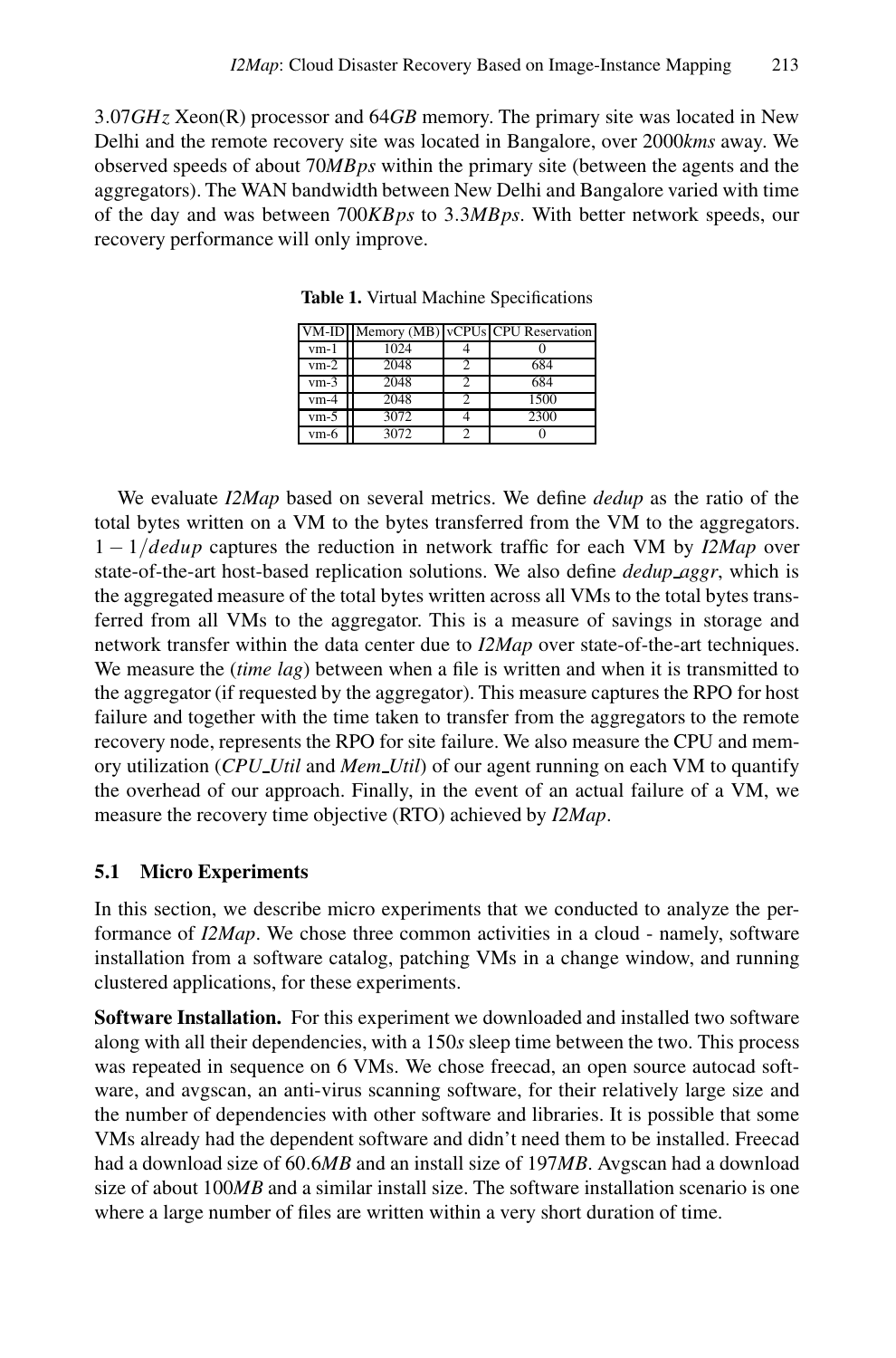

**Fig. 3.** (a)Time plot showing the split between iWatch, Rabin, and data transfer on vm-1 (b) CPU Utilization (c) Memory Usage

For each file modified or added on a VM, we monitored the time at which the Parser (iWatch), Master (Rabin), and Data Handler handled the file. We plot this in Figure 3(a) for one of the VMs (other VMs were similar). The difference between the successive operations shows the time lag in executing these steps. Observe that the Freecad installation wrote about 1250 files in about 20*s* (the iWatch curve), and the data handler was able to catch up with this load at around 170*s*. The figure also shows that the Rabin fingerprinting and the data transfer took nearly equal amount of time. Avgscan, on the other hand, writes only about 150 files (has bigger files than Freecad). *I2Map* is able to handle this load better and has a lag of only about 30s, with most of the delay being due to the data transfer. Hence, *I2Map* is able to achieve an RPO for host failure of less than 3 mins.

Figures 3(b) and (c) show the CPU and memory usage of *I2Map* during this experiment for one VM. We notice that CPU utilization is below 10% except for a couple of brief spikes and the memory usage is less than 250MB, which for servers today is less than 10% of total available memory. Note that this experiment was run without throttling and the resource consumption can be made even lower with throttling.



**Fig. 4.** Time lag vs process time plot for three VMs

We next take a closer look at the time lag of *I2Map* over the course of the experiment. At any given time instant, the time lag is measured as the amount of time required by *I2Map* to process and transmit files written up to that time instant, and plotted in Figure 4 for three VMs. The lag increases in spurts when files are written, but then tapers down as *I2Map* catches up. Unlike vm-1 and vm-3, vm-6 does not have a large spike at the start of the experiment as files were quickly identified as duplicates. However, it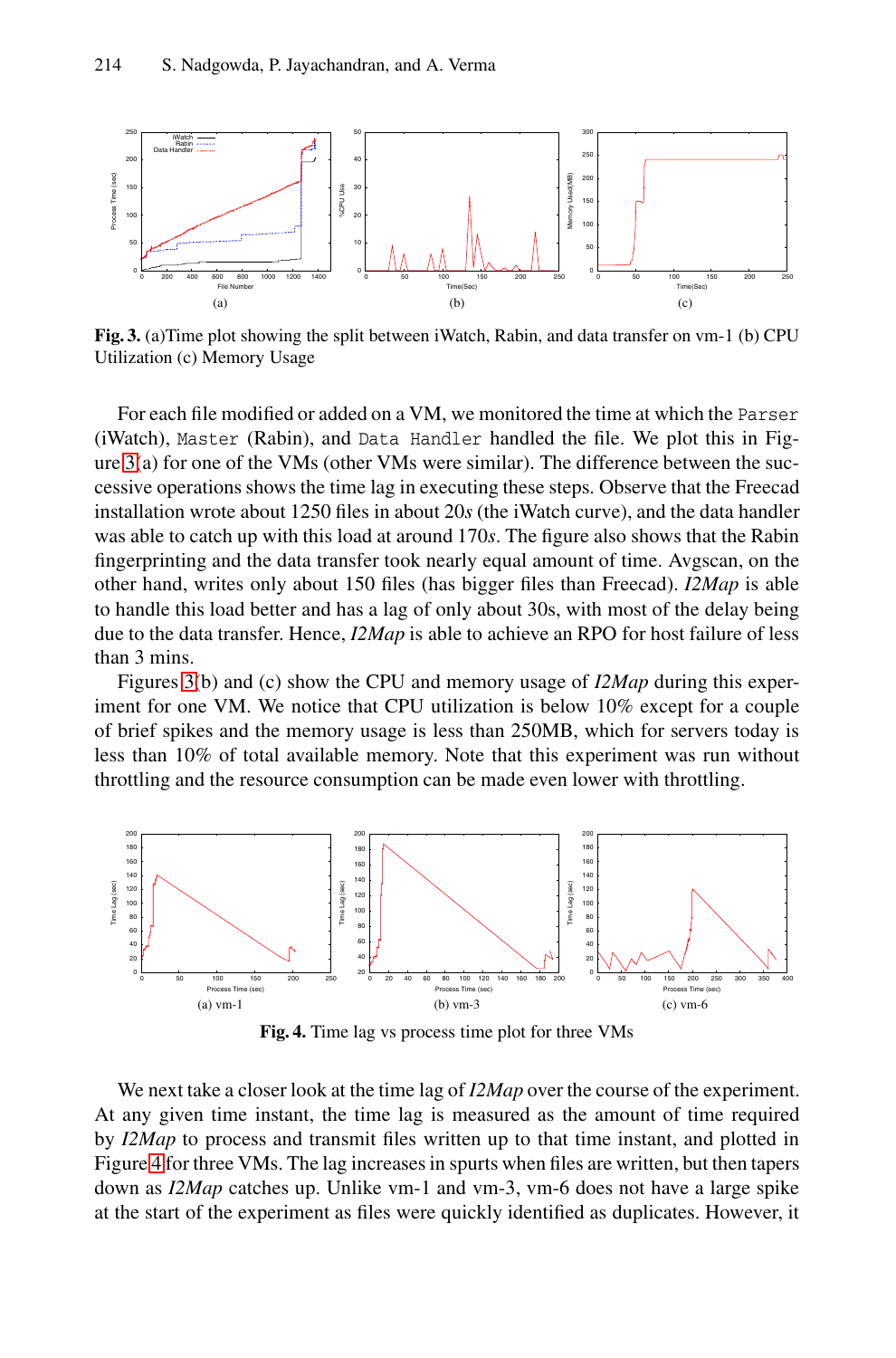has a sharp increase in time lag for the avgscan installation (it was the first to perform it), where it had several files to transmit to the aggregators. These files were identified as duplicates for the other VMs and the experiment concluded earlier for them. Overall, the time lag never increased beyond 160*s*, which is sufficiently low compared to the aggregator snapshot period and the recovery point objective.

|        |     |      | VM-ID Avg Lag (sec) Avg %CPU Avg Mem (MB) |
|--------|-----|------|-------------------------------------------|
| $vm-1$ | 78  | 4.97 |                                           |
| $vm-2$ | 52  | 1.30 | 33                                        |
| $vm-3$ | 100 | 2.81 | 148                                       |
| $vm-4$ | 88  | 3.80 | 114                                       |
| $vm-5$ | 82  | 1.65 | 67                                        |
| vm-6   |     | 2.41 | 170                                       |

**Table 2.** Average time lag and overhead for each VM

We summarize the average lag and the average CPU and memory usage for each of the six VMs in Table 2. The average lag is less than 100*s*, and the average CPU and memory utilization is less than 5% and 170*MB* respectively. Note that the installation was performed on vm-1 first before the other VMs, and so vm-1 was responsible for transferring most of the data to the aggregators. This was the reason why vm-1 consumed more CPU and memory compared to the other VMs. This is also corroborated in Table 3, which shows for each VM the number of file system change notifications, the number of notifications processed after the Parser eliminated intra-VM duplicates, the number of bytes written to disk and the number of bytes transferred to aggregators.

|        |       |      | VM-ID  Total FS Notifications Processed Notifications Total Data Change(MB) Transferred Data (MB) Dedup |        |        |
|--------|-------|------|---------------------------------------------------------------------------------------------------------|--------|--------|
| vm-1   | 21893 | 2357 | 447                                                                                                     | 276    | 1.62   |
| $vm-2$ | 14643 | 847  | 337                                                                                                     | 0.11   | 3063.6 |
| $vm-3$ | 30811 | 2350 | 450                                                                                                     |        | 375    |
| $vm-4$ | 20041 | 2802 | 438                                                                                                     | 0.54   | 811.1  |
| $vm-5$ | 33320 | 2335 | 437                                                                                                     | 0.09   | 4855.6 |
| vm-6   | 49668 | 526  | 551                                                                                                     | 80.32  | 6.86   |
| Total  |       |      | 2660                                                                                                    | 358.26 | 7.42   |

**Table 3.** Comparison of dedup values with and without removing duplicate writes for each VM

We make several interesting observations. First, while around 1400 unique files were written during the experiment (from Figure 3), 20000-40000 file writes were generated on each VM. However, *I2Map* only processed less than 3000 notifications for each VM. This justifies our design choice of *pipelining* and *change coalescing* for multiple changes to the same file. Any storage-based deduplication technique such as [15,8] incurs an overhead for each of the 20000-40000 file writes. In terms of the number of bytes, observe that vm-1 transmitted only 276*MB*, compared to the 447*MB* written to disk. This is primarily due to the division into blocks performed by Rabin fingerprinting and any blocks that did not change would not be transmitted to the aggregators, justifying the use of *variable size* blocks. The other VMs transfer negligible amounts of data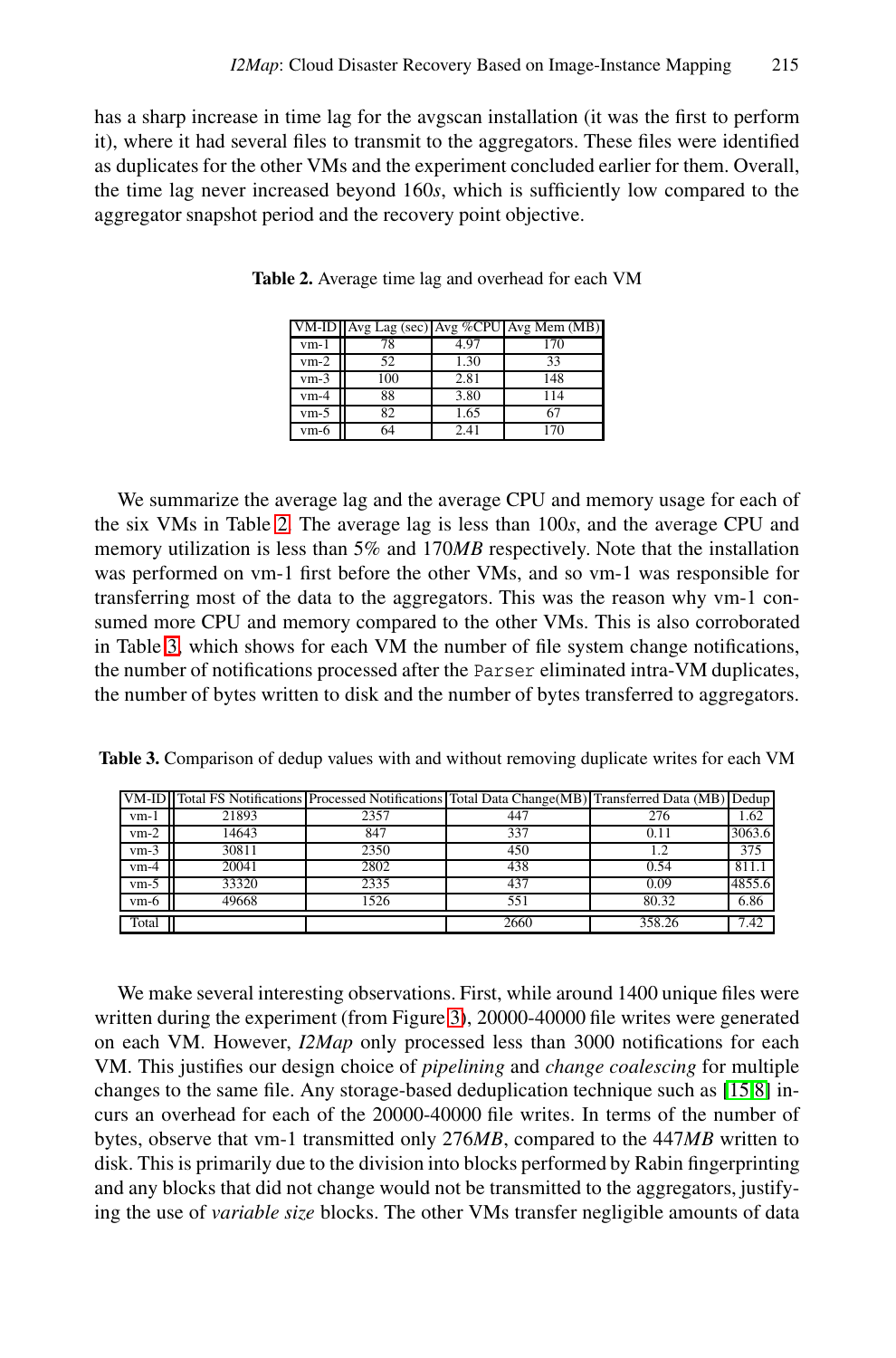to the aggregator as they were similar to vm-1 and our *two-round data transfer* protocol helped them eliminate transfer of duplicate data. vm-6 was an exception as it was the first to have avgscan installed. It therefore transmitted an additional 80*MB*. If every write were to be captured and replicated, like in other host-based solutions, without the 'deduplication before data transfer' feature of *I2Map*, a total of 2660*MB* of data would need t[o be](#page-21-10) transferred. In comparison, *I2Map* transfers only 358*.*6*MB* of data between the agents and the aggregators, a reduction by a factor of over 7 (*dedup aggr*).

<span id="page-12-0"></span>**Patching.** In our next micro experiment, we apply a set of 55 security patches for Ubuntu on 6 VMs. For one of the VMs, vm-6, 19 of these patches were relevant, while for the other VMs, 49-52 patches were relevant (10 patches were not relevant for at least one VM excluding vm-6). The total download size of the 55 patches was about 480*MB*, with 4 patches each about 100*MB*, and 30 patches each less than 500*KB*. We used Tivoli Endpoint Manager [12], an endpoint management tool, to apply the patches in an automated fashion. The experiment took between 130 and 170 minutes to complete on each of the VMs.



**Fig. 5.** (a) Time plot showing the split b[etw](#page-12-0)een iWatch, Rabin, and data transfer on vm-2 (b) CPU utilization (c) Memory usage

<span id="page-12-1"></span>In Figure  $5(a)$  we present the split between when Parser (iWatch), Master (Rabin), and Data Handler process each file for one sample VM, vm-2. Over 3000 files are modified in about 140 minutes. We observe that the time lag is less than 100*s* most of the time. The CPU utilization is less than 10%, except for a couple of spikes, and the memory usage is less than  $120MB$  as shown in Figures 5(b) and (c).



**Fig. 6.** Time lag vs process time plot for 3 VMs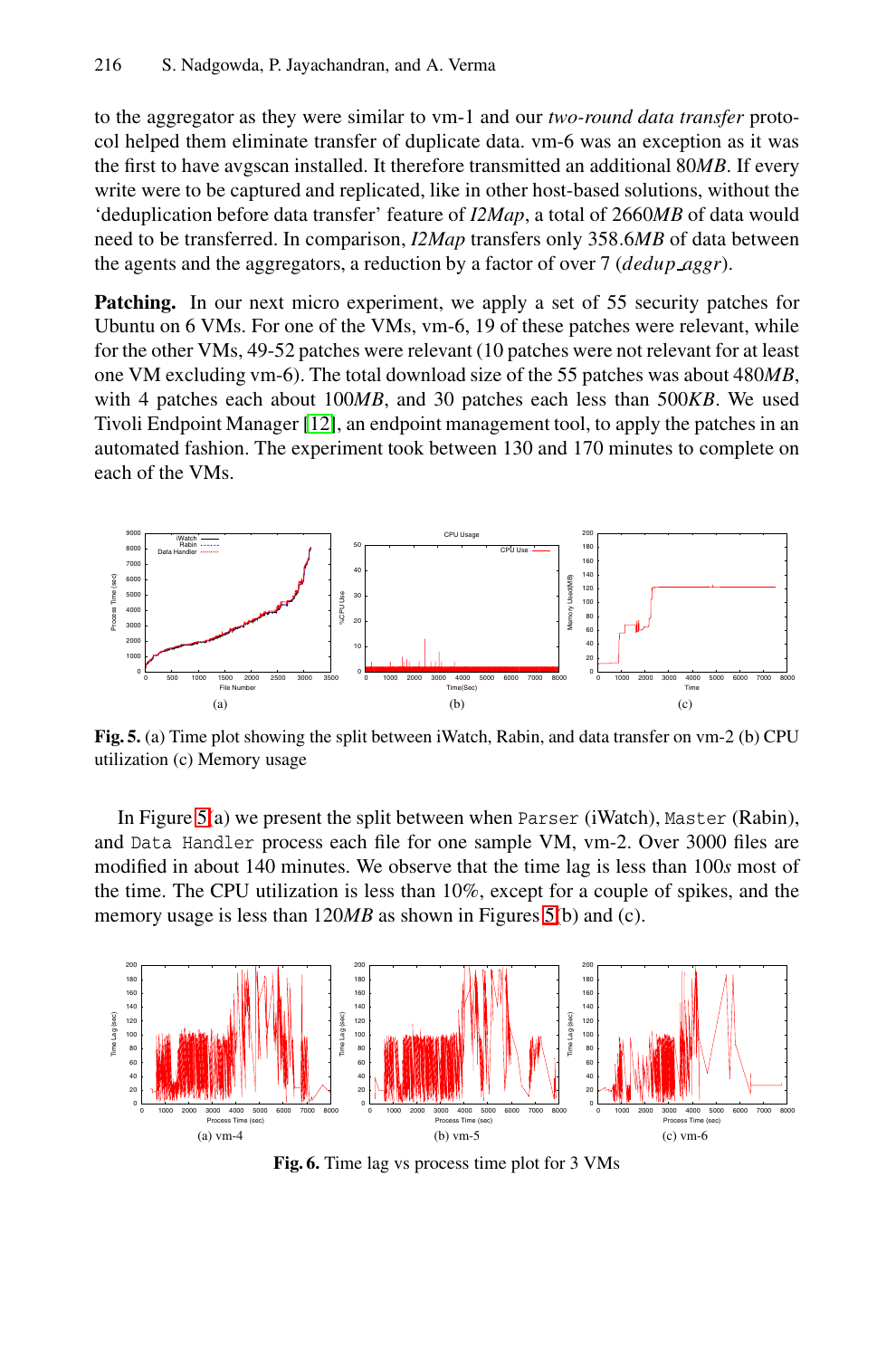|        |    |                 | VM-ID Avg Lag (sec) Avg %CPU Avg Mem (MB) |
|--------|----|-----------------|-------------------------------------------|
| $vm-1$ | 58 | 1.14            | 106                                       |
| $vm-2$ | 69 | 1.24            | 148                                       |
| $vm-3$ | 75 | 0.98            | 94                                        |
| $vm-4$ | 65 | 1.19            | 143                                       |
| $vm-5$ | 46 | 1.80            | 207                                       |
| $vm-6$ | 77 | 10 <sup>s</sup> | 112                                       |

**Table 4.** Average time lag, and overhead for each VM

<span id="page-13-0"></span>Similar to the software install experiment, Figure 6 depicts the time lag of *I2Map* over the course of the experiment. As most patches are small in size, we see many small spikes in the time lag. The larger patches take longer to download and are processed in the second half of the experiment with fewer spikes.

A summary of the average lag and the average CPU and memory usage for each VM is presented in Table 4. The average time lag is less than 80*s* for all the VMs. Unlike the software installation experiment, where the first VM transferred all the data to the aggregators, the patches were applied in different orders on the VMs. Hence, the overhead is more or less uniform across all the VMs.

**Table 5.** Comparison of dedup values with and without removing duplicate writes for each VM

|        |       | VM-ID   Total FS Notifications Processed Notifications Unique Data (MB)   Dedup Data (MB)   Transferred Data (MB)   Dedup |     |      |     |      |
|--------|-------|---------------------------------------------------------------------------------------------------------------------------|-----|------|-----|------|
| $vm-1$ | 63017 | 16990                                                                                                                     |     | 212  |     | 5.84 |
| $vm-2$ | 32877 | 10038                                                                                                                     |     | 124  |     | 2.16 |
| $vm-3$ | 62533 | 16789                                                                                                                     |     | 209  | 101 | 2.20 |
| $vm-4$ | 63064 | 16916                                                                                                                     |     | 199  |     | 5.81 |
| vm-5   | 55000 | 15112                                                                                                                     |     | 184  | 74  | 2.62 |
| $vm-6$ | 58323 | 3890                                                                                                                      | 106 | 353  | 397 | 1.16 |
| Total  |       |                                                                                                                           | .59 | 1281 | 708 | 2.03 |

Table [5](#page-13-0) summarizes the deduplication information for the patch experiment similar to Table 3. The intra-VM deduplication and change coalescing of *I2Map* reduces the number of writes that need to be processed to about 16000 from about 60000 total writes. This is not as significant a reduction as in the software install case, as the same files are not rewritten multiple times and the time between file writes is longer reducing the amount of intra-VM deduplication possible. The deduplication achieved is mainly due to multiple patches writing the same files. The total data change is split into unique data and dedup data in Table 5. Unique data represents the amount of data that is unique to that VM, and dedup data represents the amount of data that is found in at least one other VM. Observe that a large fraction of the data written on each VM has duplicates. vm-6 is an exception with a larger fraction of unique data. Since, it had only 19 patches relevant, TEM got to apply patches on vm-6 ahead of the other VMs (patches on all 6 VMs were started simultaneously). Hence, a bulk of the data got transferred from vm-6 on to the aggregators, serendipitously achieving load-balancing. The total amount of data transferred to the aggregators was 708*MB*, only a half of the 1440*MB* (1281*MB*+ 159*MB*) of total data written across all the VMs ( $dedup\text{-}aggr = 2.03$ ).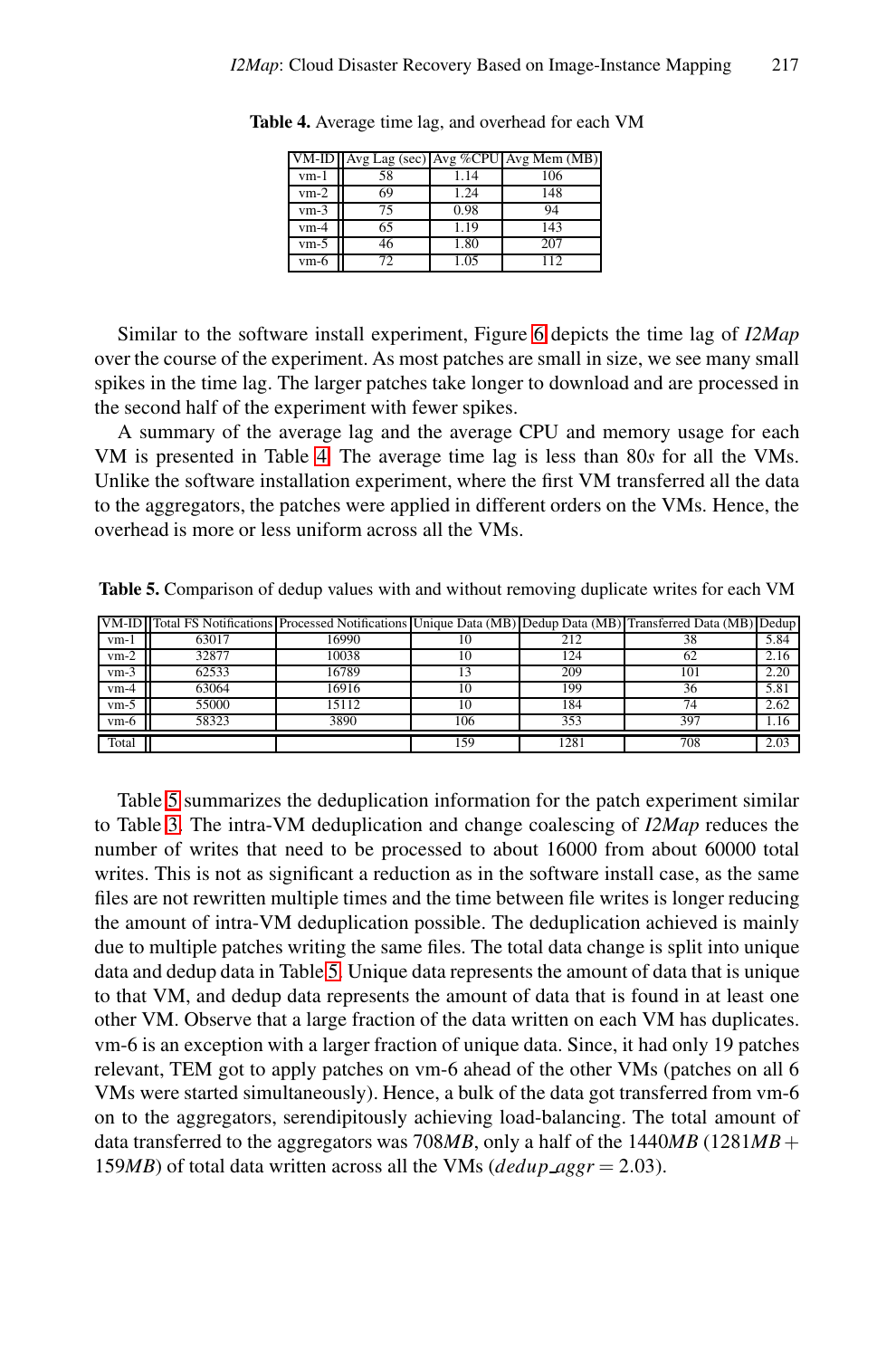**Hadoop Sort.** Our third and final micro experiment is with running the Hadoop Teragen-Terasort application on a cluster of 5 VMs. Terasort is a distributed sort algorithm on 1*GB* data, that is created by Teragen. The sorted data is written separately from the input data. Hadoop uses a distributed file system that is append-only. This creates a challenge for *I2Map* as it creates and appends data on to large files. It waits until a block reaches 64*MB* and then writes the block to disk. Further, we employ triple replication of data within Hadoop's file system, so the experiment wrote 6*GB* of data in all by the end of the experiment. Identifying and leveraging this replication is critically dependent on the shift-resistant blocks created by the fingerprint. The triple replication also means that a tremendous amount of data is written within a very short amount of time, stress testing both the disk as well as *I2Map*. If ineffective, we may end up transferring a lot of duplicate data. Unless specified otherwise, we use a default value of 67% throttling for this experiment, where the agent is awake for 5*s* and then sleeps for 10*s*.



**Fig. 7.** (a) Time plot showing the split between iWatch, Rabin, and data transfer on vm-2 (b) CPU Utilization (c) Memory Utilization

We observe from Figure 7(a) that the time lag never exceeds 100*s*. This is better compared to the install and patch experiments as data writes are more or less uniform and don't happen in a burst. However, CPU and memory usage are higher as observed in Figures 7(b) and (c). This can be attributed to the larger file sizes, the append-only behavior of hadoop, and the triple replication (the total amount of data written during this experiment is 6*GB* in about 450*s*).



**Fig. 8.** Time lag vs process time plot for different values of throttling agent process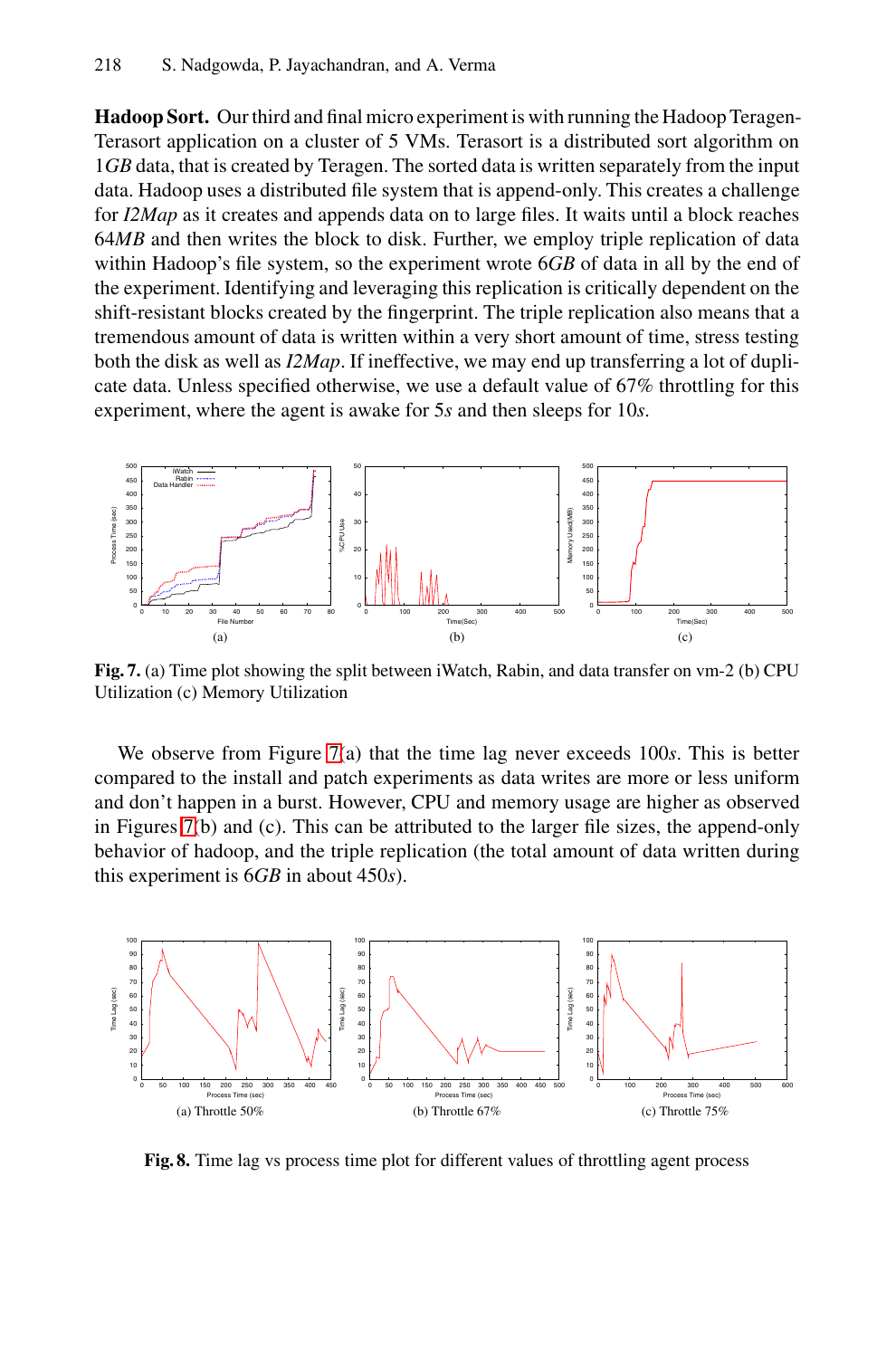Figure 8 shows the time lag as a function of the process time for one VM for different values of the throttling parameter. The lag uniformly increases till about 80*s*. Then, we observe a pause in file writes till about 225*s*, as hadoop gathers data till it can write 64*MB* blocks. This is followed by another set of writes. More strikingly, increasing the throttling does not discernably increase the time lag, suggesting that much of the lag is due to the network transfer between the agent and the aggregators. This is encouraging as a better network would help reduce the overhead of *I2Map*.

**Table 6.** Overhead for each VM and on aggregator

|        |    |      | VM-ID Avg Lag (sec) Avg %CPU Avg Mem (MB) |       |                       |
|--------|----|------|-------------------------------------------|-------|-----------------------|
| vm-1   |    | 2.46 | 360                                       |       |                       |
| $vm-2$ | 33 | 1.33 | 257                                       |       | Avg %CPU Avg Mem (MB) |
| $vm-3$ | 38 | 2.02 | 363                                       | 36.86 | 103                   |
| $vm-4$ | 59 | 8.91 | 361                                       |       |                       |
| $vm-5$ | 50 | 2.86 | 257                                       |       |                       |

<span id="page-15-0"></span>Table 6 shows the average lag and overhead for each of the VMs and the aggregator for the above experiment. The average lag is more or less uniform and less than 60*s* for all the VMs. vm-4 handled the maximum data transfer (as we show in Table 8), which explains the higher lag and overhead seen. The aggregator doesn't perform any file based computations, and only needs to dedup file blocks and receive data from the agents, leaving it with a relatively low memory footprint, but a higher CPU consumption. Even at such a high load, one aggregator can handle 17 agents without throttling and up to 25 agents with throttling, which is an acceptable management overhead (the system can easily scale by adding more aggregators as needed).

**Table 7.** Average time lag for different values of throttling agent process

|        | Throttle 50%                                      |      | Throttle 75% |      |
|--------|---------------------------------------------------|------|--------------|------|
|        | VM-ID Avg Lag (sec)   %CPU   Avg Lag (sec)   %CPU |      |              |      |
| $vm-1$ | 35                                                | 2.64 | 43           | 1.43 |
| $vm-2$ | 37                                                | 1.91 | 39           | 1.80 |
| $vm-3$ | 46                                                | 5.95 | 64           | 7.78 |
| $vm-4$ | 51                                                | 3.36 | 62           | 1.67 |
| $vm-5$ | 53                                                | 3.30 |              | 2.03 |

The above experiment was conducted with the defa[ul](#page-16-0)t throttling value of 67%. We ran the experiment with 50% (5*s* wake and 5*s* sleep) and 75% (5*s* wake and 15*s* sleep) throttling, the results of which are presented in Table 7. The average overhead values typically decrease as we increase throttling, but is not strictly the case. This aberration is an artifact of how hadoop assigns jobs to nodes and is not something we can explicitly control. While the overall CPU and memory utilization can be reduced using throttling, we observe that the time lag increases only marginally for increasing throttling values.

We summarize the deduplication information for the 5 VMs in Table 8. As noted earlier, this experiment has significantly fewer file writes, but each write is for a large chunk of data. This would mean that we will need to process most of the file writes as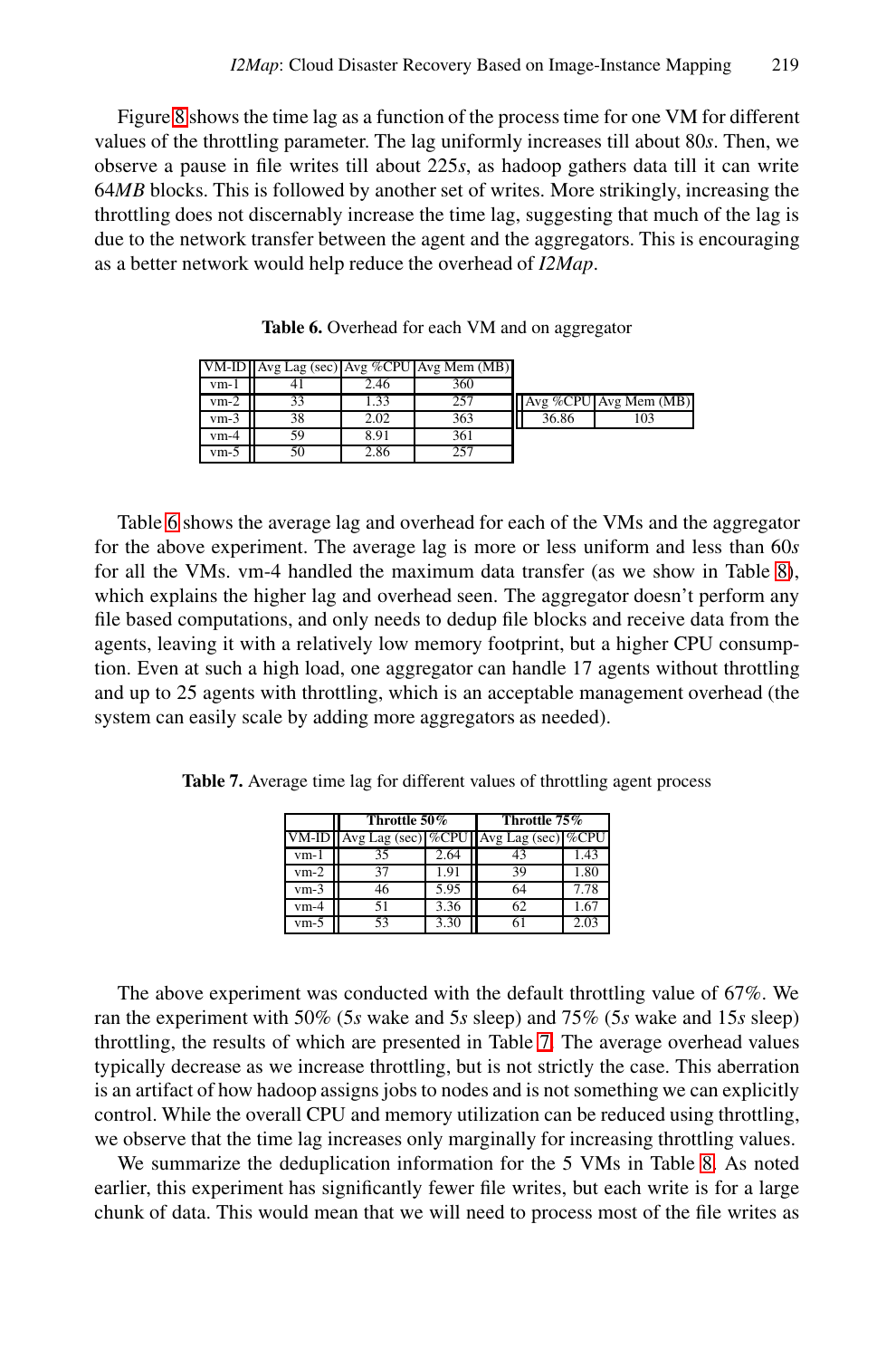|       |     | VM-ID Total FS Notifications Processed Notifications Unique Data (MB) Dedup Data (MB) Transferred Data (MB) Dedup |      |      |      |       |
|-------|-----|-------------------------------------------------------------------------------------------------------------------|------|------|------|-------|
| vm-1  |     |                                                                                                                   | 0.66 | 910  | 90   | 10.11 |
| vm-2  |     | 70                                                                                                                | 0.02 | 1136 | 270  | 4.20  |
| vm-3  |     |                                                                                                                   | 0.02 | 1617 |      | 24.13 |
| vm-4  | 90  | 69                                                                                                                | 0.03 | 1174 | 669  | 1.75  |
| vm-5  | 188 | . 39                                                                                                              | 0.02 | 3326 | 1007 | 3.30  |
| Total |     |                                                                                                                   |      | 8163 | 2103 | 3.88  |

<span id="page-16-0"></span>**Table 8.** Comparison of dedup values with and without removing duplicate file writes on VM

they are sufficiently separated in time from one another. The effectiveness of *I2Map* is demonstrated by the high volume of data in each VM identified as duplicate with at least one other VM. Further, compared to the total amount of data generated, 8163*.*7*MB*, the amount of data actually transferred is only 2103*MB* across all VMs, which is a reduction by a factor of 3*.*88 (*dedup aggr*).

**Summary.** Our micro-benchmark experiments establish the effectiveness of *I2Map*. We are able to ensure an RPO of less than 3 minutes for VM and host failure, reduce the replication traffic by a factor of 2 to 7*.*5 (*dedup aggr*), while using less than 5% CPU and 400*MB* memory during periods of intense I/O loads. The reduction in replication traffic translates into network bandwidth savings of  $50 - 87\%$  (1 – 1*/dedup\_aggr*) in the primary data center, compared to state-of-the-art host-based recovery solutions. We are able to reduce the number of file changes we process by a factor of 2 to 10 due to change coalescing and need only 1 aggregator per 25 managed VMs. While our experiments were conducted with 6 VMs, having a larger pool of VMs using *I2Map* will only increase the deduplication possible. Under normal operation, we believe we can achieve even better performance at lower resource overheads.

### **5.2 Case Study**

We conducted a 24 hour case study where we mimicked a real-world scenario where an application is running continuously at high load, is then brought down, the operating system is patched, rebooted, and the application is restored once again. At the end of the 24 hours we artificially failed one VM, which triggered recovery. In this section, we report results from this experiment, including *I2Map*'s recovery performance.



|        |     |      | VM-ID Avg Lag Max Lag Avg %CPU Avg Mem |                  |
|--------|-----|------|----------------------------------------|------------------|
| $vm-1$ | 49s | 210s | 0.50                                   | 115MB            |
| $vm-2$ | 62s | 196s | 0.65                                   | $138$ MB         |
| $vm-3$ | 52s | 243s | 0.65                                   | 57 MB            |
| $vm-4$ | 76s | 189s | 0.71                                   | $113 \text{ MB}$ |
| $vm-5$ | 58s | 227s | 0.69                                   | 113 MB           |
| vm-6   | 75s | 192s | 1.01                                   | 112 MB           |

**Fig. 9.** Gannt chart showing duration of each **Fig. 10.** Average time lag, and overhead for each hadoop run during the case study experiment VM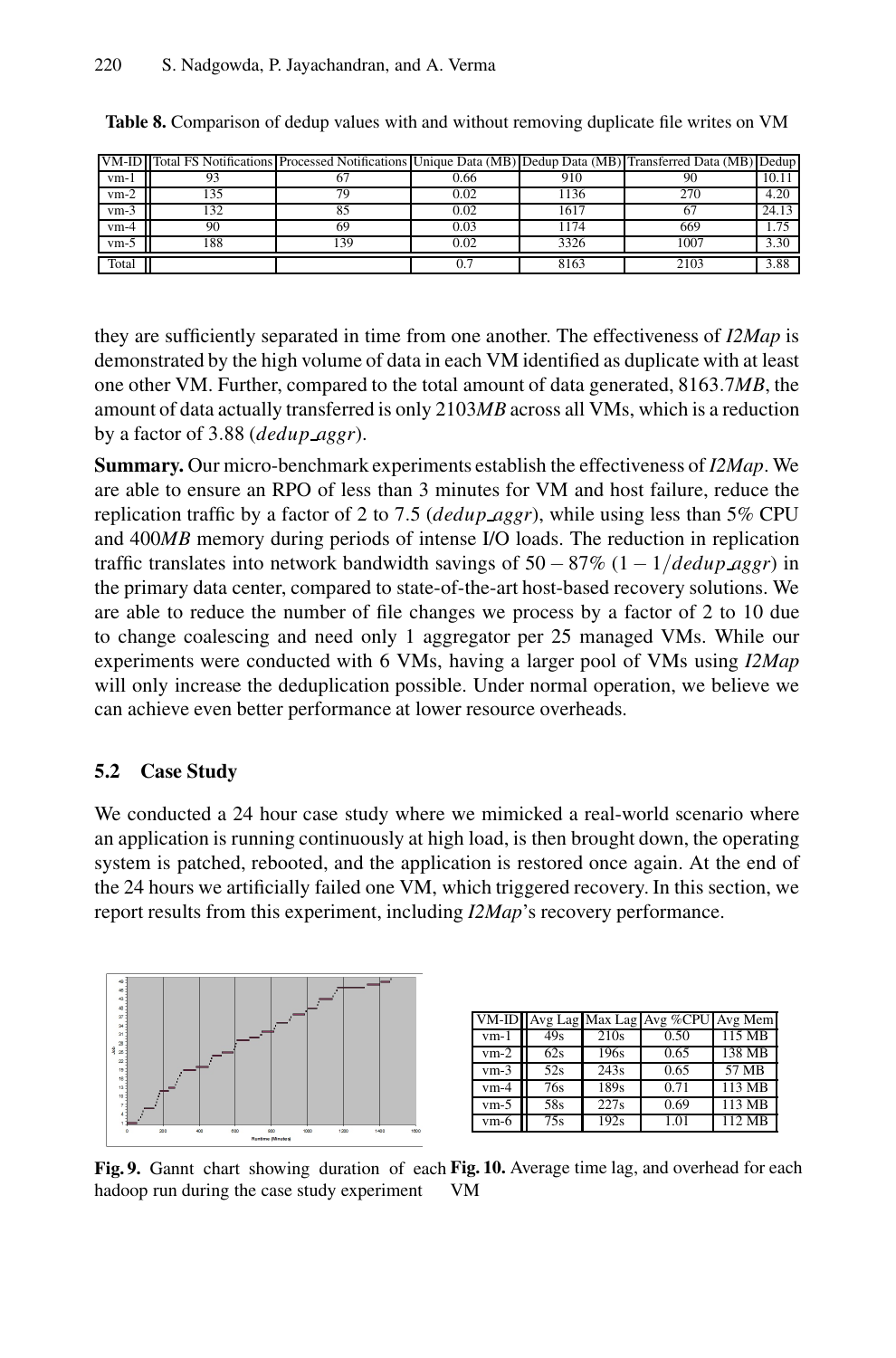We successively ran Teragen-Terasort on hadoop on the 6 VMs. Between every two runs of Teragen-Terasort we added a think time derived from a lognormal distribution with a mean of 120*s*. About 19 hours into the experiment, we brought down the hadoop application and started patching the VMs. This patch experiment was similar to the micro-experiment that we conducted, and lasted about 3 hours. Once patching of all VMs completed, we rebooted the VMs and restored the hadoop application. A Gannt chart showing the duration of each hadoop run and the think time between them is plotted in Figure 5.2. Overall, the hadoop-based application was running for 87*.*6% of the time. This is a very high load (as most enterprise systems run at a load of about 25%), created to stress-test *I2Map*. Notice the long sleep time between about 1150 and 1330 minute[s, w](#page-21-2)[hi](#page-21-3)ch was when the patching experiment was conducted.

Figure 10 shows the average and maximum time lag for agents to transfer files to the aggregator, as well as the average CPU and memory usage for each VM. We observe that the average lag is less than 1*.*5 minutes and the maximum lag at any instant is about 4 minutes. Thus, *I2Map* is able to achieve an RPO for host failures of approximately 4 minutes, even during periods of high write load. Including the time to transmit snapshots to the recovery site, the RPO for site failures is less than 9 minutes. This is very competitive compared to a best guarantee of 15 minutes provided by many commercial disaster recovery solutions [22,8]. The average CPU usage was under 1% for all the VMs, and the memory usage was less than 140*MB*. Despite heavy load from the hadoop application, *I2Map* was able to operate with minimal overhead on the agents.

<span id="page-17-0"></span>

**Fig. 11.** Snapshot B[acku](#page-17-0)p Lag and Data Transfer

Snapshots of the aggregator were taken every 5 minutes and transmitted to the remote recovery site using Linux rsync [20]. Figure 11(a) shows the snapshot lag, the duration of time between when a snapshot was taken and when it was fully saved on the remote site, for each snapshot. This is primarily the delay over the network between the primary site and the remote backup site. Observe that the maximum lag is about 7*.*5 minutes, which happens whenever a new run of hadoop is started and Teragen generates new data. For most snapshots the lag is negligible. Figure 11(b) shows the amount of data transferred for each incremental snapshot, which is about 1−1*.*7 GB for the large spikes. Most snapshots transmit only about 100*MB* of data. The total data transferred across the Delhi-Bangalore WAN during the course of the experiment was about 26*GB*. In comparison, the total data written on all the 5 VMs taken together was about 70*GB*. The total aggregated deduplication *dedup aggr* can be calculated as 70*/*26 = 2*.*69.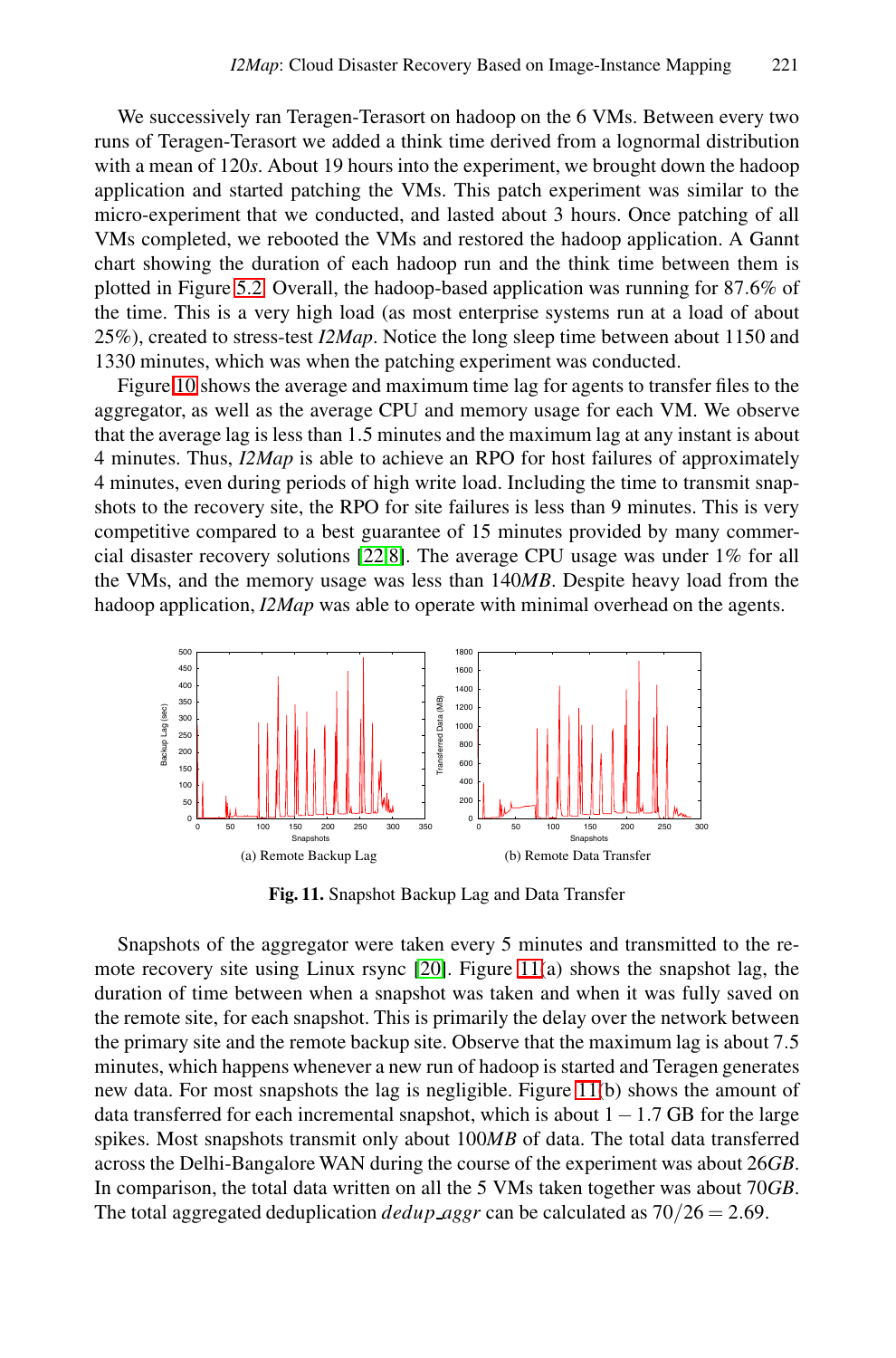<span id="page-18-0"></span>At the end of 24 hours, we artificially failed a VM, which triggered recovery on the remote site. We mounted a copy of the golden master image corresponding to the VM, identified files belonging to the VM, and wrote their current version on to the mounted copy. This recovered the VM to its last known state. This process involved writing 14*.*88*GB* of data and took 719s, at 21*.*19*MBps*. If a snapshot was being transferred to the remote site when the VM failed, then recovery may be delayed until completion of the transfer, adding up to 8 minutes to the recovery time. Hence, the total recovery time achieved by *I2Map* for this experiment can be estimated as 12 − 20 minutes for a VM with plenty of writes, which is highly competitive with commercial DR solutions.

# **6 Related Work**

Disaster recovery, as a concept, has existed for over three decades. Today, it forms the cornerstone of business continuity and every major IT service provider has a disaster recovery solution. These solutions require NAS/SAN arrays, storage controllers, smart network switches, or other specialized hardware. With the gaining popularity of the cloud, enterprises are looking to reduce their IT-spend and disinvest in hardware. In a bid to meet the expectations of their clients, cloud service providers are building lowcost clouds using commodity off-the-shelf hard[war](#page-21-5)e. In this section, we discuss the pros and cons of various replication and disaster recovery technologies. They can be broadly classified into storage-based, network-based, and host-based solutions.

There are several storage-based recove[ry s](#page-21-1)olutions for cloud. Block-based storage replication requires expensive NAS/SAN arr[ays](#page-21-2) and storage controllers. But, they have the advantage of being independent of the operating system running on the server. Amazon's AWS provides multiple disaster recovery solutions that use Amazon S3 for backup [3]. These are either snapshot-based or storage replication solutions and do not perfo[rm](#page-21-3) any deduplication across VMs. IBM's GlobalMirror [13] provides an extremely high-end disaster recovery solution. It replicates all updates over a SAN and provides an RPO of 3-5 seconds. Other examples are VMware's Site Recovery Manager [22] and IBM's SmartCloud Virtu[alize](#page-21-4)d Server Recovery [11]. Notably, the lowest RPO guarantee provided by VMware's Site Recovery Manager [22] is 15 minutes. We have demonstrated that *I2Map*'s host-based solution can provide a comparable RPO, perform deduplication, and work using commodity hardware.

There are several disaster recovery solutions that do perform different kinds of dedupl[icat](#page-21-11)ion. Dell's AppAssure [8] deduplicates and compresses data on the WAN while replicating storage disks. We argue that deduplicating data on the WAN is still too late as costly storage and network resources are consumed within the primary data center to support disaster recovery. NetApp's storage solutions [15] are specialized storage devices that perform deduplication using the Data ONTAP operating environment and the WAFL file system. They report that each write operation incurs a 7% additional overhead, in return for considerable savings in storage, which also translates into lower network bandwidth consumed when replicating the data across a WAN, using their SnapMirror solution [17]. However, deduplication can only be performed across VMs stored on the same storage device and comes with the cost burden of additional specialized hardware.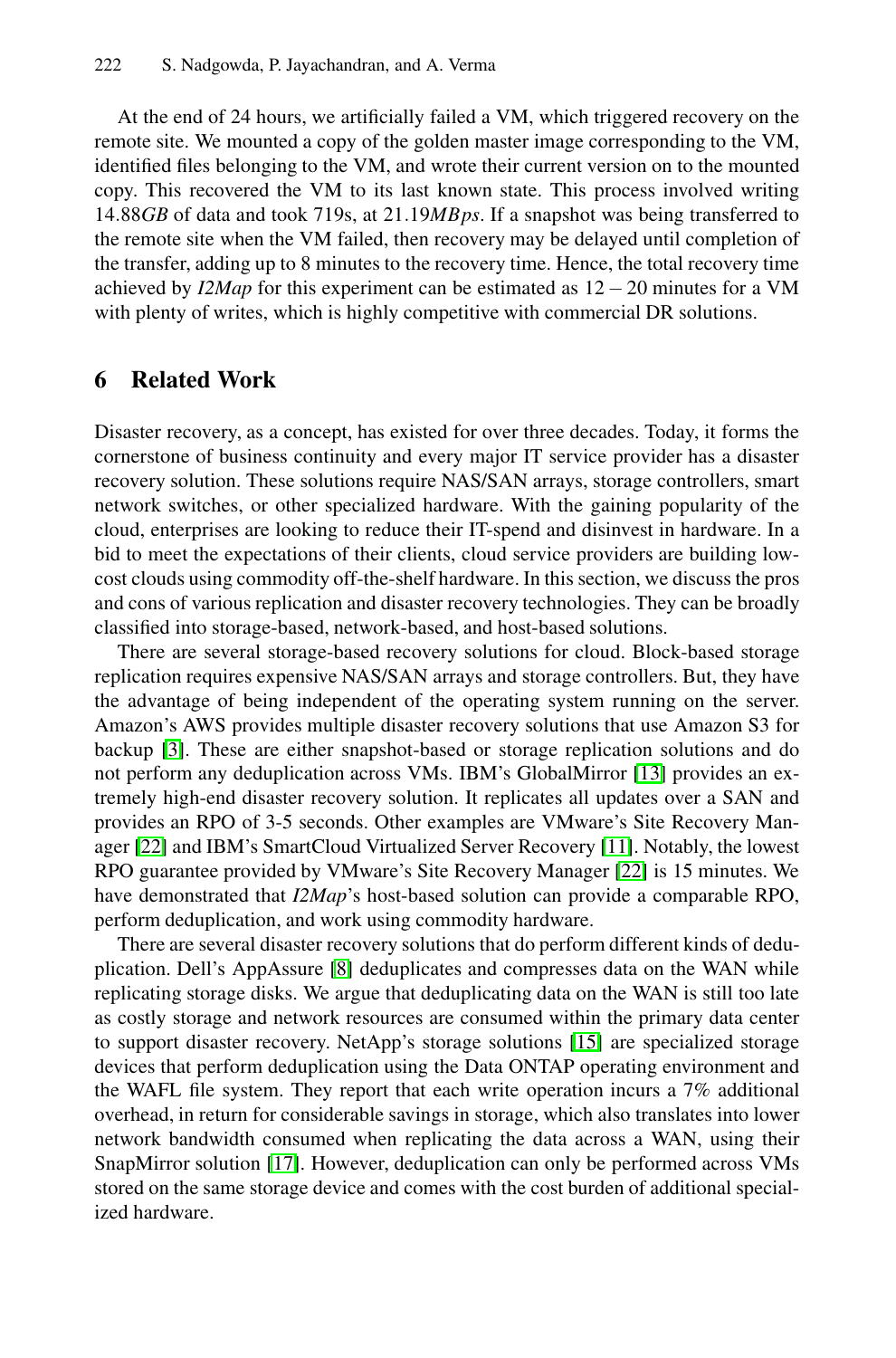Network-based disaster recovery solutions perform deduplication on the bytes transmitted over the network. While useful, they do not leverage deduplication within the primary data ce[nter](#page-21-12). Individuals VMs or servers are still required to transmit all their data across the local network. Some examples include Riverbed [19] and EMC's RecoverPoint [9]. Citrix cloud solution for disaster recovery [6] uses a combination of storage-based and network-based optimizations.

Host-based solutions have the advantage of not requiring specialized hardware and not locking the user into using a specific kind of storage device. Disadvantages include solution being dependent on the operating system used and having an agent running on the host and using its computing resources. Examples of existing solutions include CA's ARCserve [4] and Neverfail [16]. Neither of them perform deduplication on the primary data center. While ARCserve performs deduplication of data on the backup server (after the individual VMs have transmitted all their data), Neverfail uses what they call WANsmart in-line data deduplication, a form of network-based deduplication.

<span id="page-19-0"></span>The concept of transmitting only the incremental changes relative to a base VM and dynamically synthesizing them at the time of provisioning has been used in the context of Cloudlets [10]. VM-based cloudlets have been proposed as offload sites for resource intensive or latency sensitive computations for mobile multimedia applications. The technique in [10] works by creating a binary difference between VM images, which is computed only on-demand when required. This is not a disaster recovery solution where continuous monitoring and data replication is desired.

In summary, there are a wide range of disaster recovery solutions that use a variety of technologies, have different requirements, and support different RTO and RPO guarantees. However, these solutions do not cater to the express need of low-cost clouds to support an efficient disaster recovery solution that can perform effective and early deduplication within and across VMs without transferring data, and work with commodity hardware. The *I2Map* disaster recovery solution presented in this paper addresses this concern, and its various optimizations ensure a competitive RPO and RTO guarantee along with low overhead on the VMs.

### **7 Limitations and Future Work**

The disaster recovery solution presented in this paper caters to a specific need for having a low-cost, low-overhead solution that can work with commodity hardware. However, it does have its limitations. As with other host-based solutions, it requires an agent to be running on each VM, using up its computing resources. While we have demonstrated that the overhead can be contained to less than 5%, for many security-critical applications it may be inadmissible to have an agent (trusted as it might be) running on the VM. *I2Map* is not suitable for such applications. A majority of system management tools require agents (e.g., for monitoring, patching, backup) and we believe that having a well-tested agent with minimal performance impact may be acceptable to a large fraction of customers. Also, if the data is encrypted in the file system, *I2Map* will be unable to perform deduplication across VMs effectively. Security over the network is another issue faced by all DR solutions. This can be overcome by adding a layer of encryption before transmitting over network. Further, our current implementation of *I2Map* works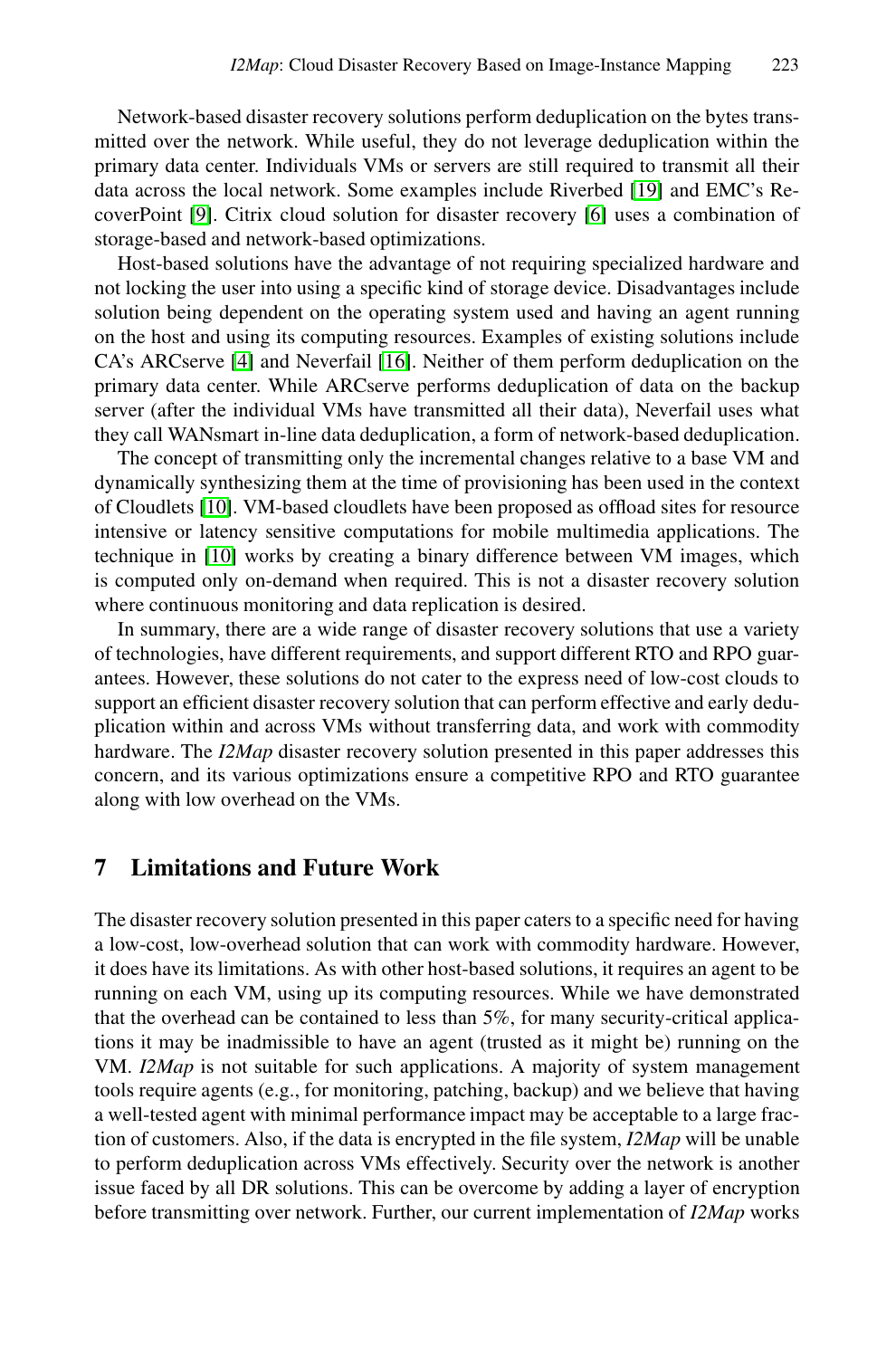only for linux-based VMs and new agents need to be developed for supporting any other operating systems.

Another issue that we have not investigated in this paper is the requirement and load on aggregators. If we were to scale up our disaster recovery solution to several hundred VMs, we may need more aggregators. This is an additional cost burden and we need ways to reduce the number of aggregators needed. The two round data transfer using aggregators does have its advantages, as it ensures that duplicate data is not transferred from protected hosts. Further, the aggregators separate the protected hosts from any WAN overheads, in case the transfer over the WAN were to be slow. As part of future work, we intend to study the costs and benefits of aggregators, especially at scale.

<span id="page-20-0"></span>A limitation of all DR solutions (including *I2Map*) is that they only recover the state of the disk and not the memory. The state of memory is far more dynamic and one would have to quiesce any running applications in order to get a snapshot of memory. This is done in certain scenarios (e.g., live migration of a VM), but would be prohibitively expensive to perform on a regular basis and is not required by *I2Map*.

The notion of similarity captured by the *I2Map* tree can be used for performing other data center management tasks as well. The first is in troubleshooting software failures. For instance, system administrators routinely apply software upgrades and patches on a large set of VMs in the data center. If some of these upgrades fail, they have no clue to the cause of the failure. Analyzing the *I2Map* tree for similarities and differences between VMs could provide crucial insight into why the upgrade might have failed, and could even provide clues to how the situation can be remedied. Second, similarity between VMs as captured by the *I2Map* tree can also be used in assigning admins to VMs in a data center. Each admin could manage their VMs better, if they were all similar and had the same software. We intend to explore these applications of *I2Map* in our future work.

# **8 Conclusion**

In this paper, we present *I2Map*, a host-based disaster recovery solution. *I2Map* leverages similarity across VMs in a data center and performs intra- and inter-VM deduplication to reduce the overhead of the solution. It maintains a mapping between instances and the golden master image from which it was created as an *I2Map* tree, which captures all the changes to the instance with respect to the master image. Unlike existing disaster recovery solutions, *I2Map* does not require any expensive specialized storage [devices or hardware. It separates deduplication and replication, all](http://www.redhat.com/f/pdf/IDC_Standard-ize_RHEL_1118_Exec_summary.pdf)owing deduplication to be performed even before any data is transferred from a protected host. Extensive [evaluation demonstrates th](http://aws.amazon.com/message/67457/)at *I2Map* provides competitive recovery point and recovery time objective of the order of minutes, with low overhead.

### **References**

- 1. IDC Linux Standardization White Paper: Executive Summary (2011), http://www.redhat.com/f/pdf/IDC\_Standard-ize\_RHEL\_1118\_Exec\_summary.pdf
- 2. Amazon: Summary of the AWS Service Event in the US East Region (2012), http://aws.amazon.com/message/67457/